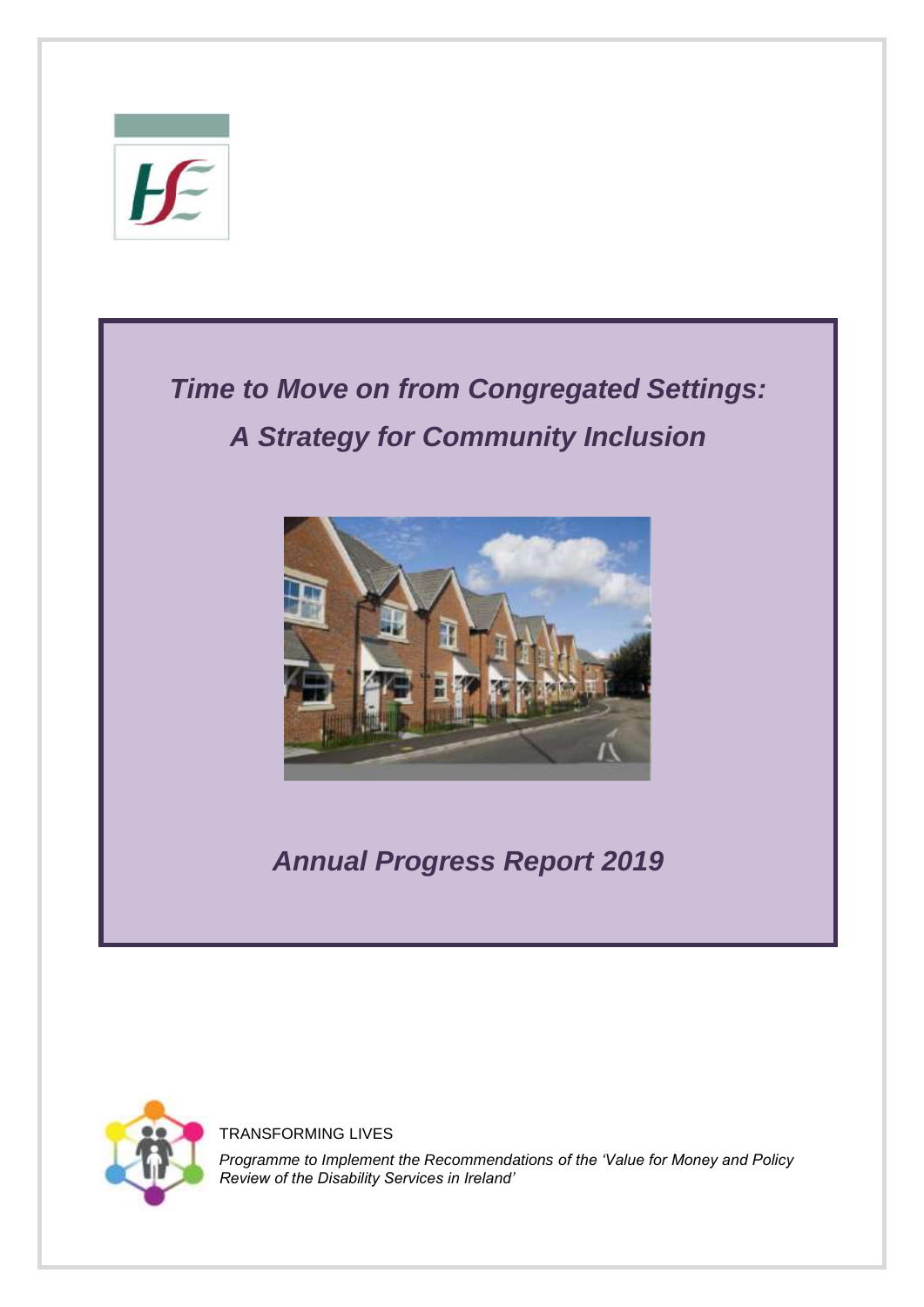# Table of Contents

| MAP OF CENTRES/CAMPUS & NO OF RESIDENTS REMAINING BY CHO AREA AT YEAR END 2019 24 |  |
|-----------------------------------------------------------------------------------|--|
|                                                                                   |  |

<span id="page-1-0"></span>**[APPENDIX 1: ALL TRANSITIONS AND RESIDENTS REMAINING IN CONGREGATED SETTINGS ON](#page-28-0) 31/12/19.....29**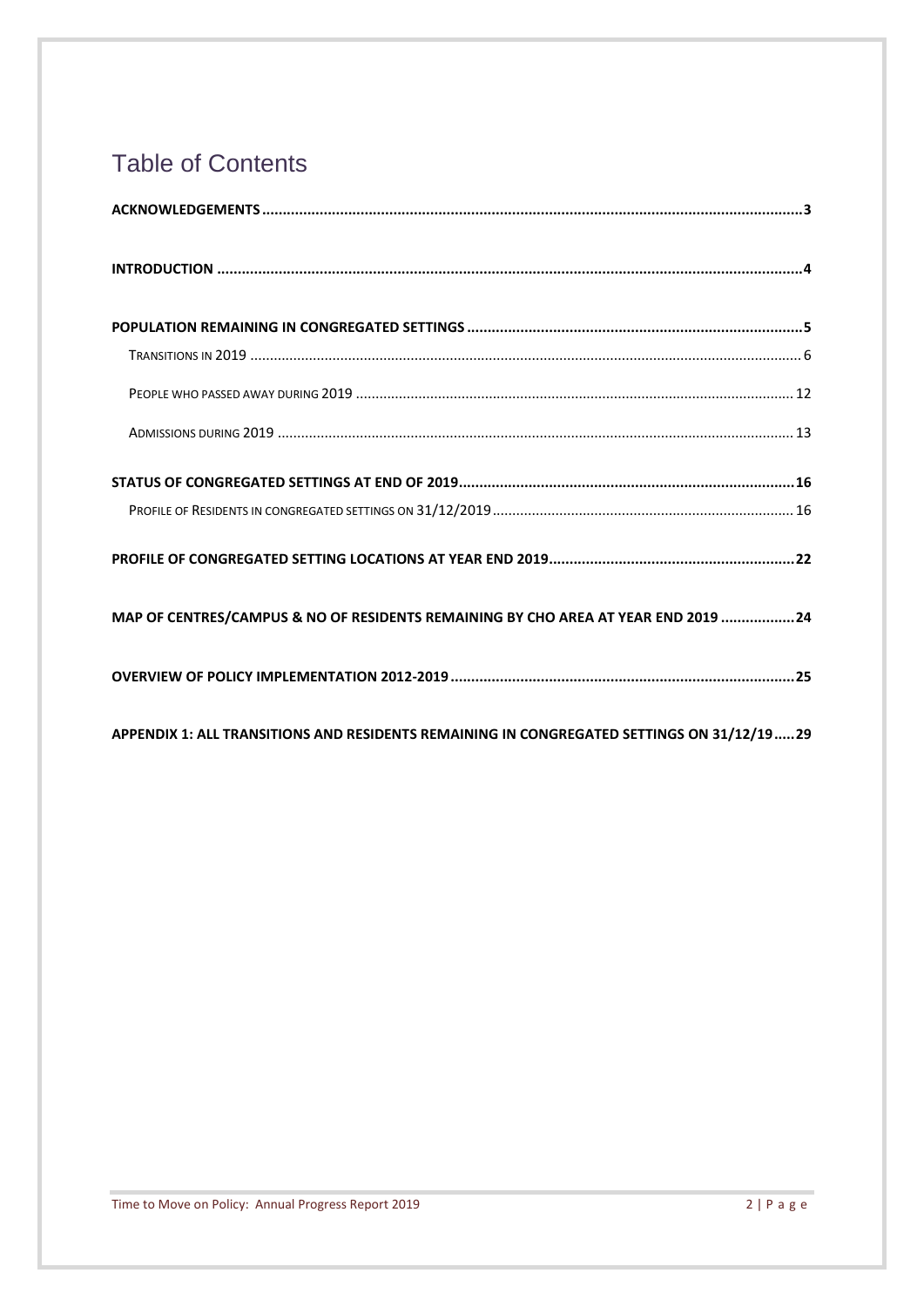# **Acknowledgements**

This report has been compiled with the support of staff from all the congregated settings who diligently update the master data set for each service on an annual basis.

While this report is statistical in nature we would also wish to acknowledge the commitment of staff working at all levels in organisations across the country whose leadership and resilience is supporting people to move to new homes in their communities. The on-going commitment of these staff to the vision of *Time to Move on* is fundamental in bringing about meaningful and sustainable change that is enabling people "*to live ordinary lives in ordinary places".*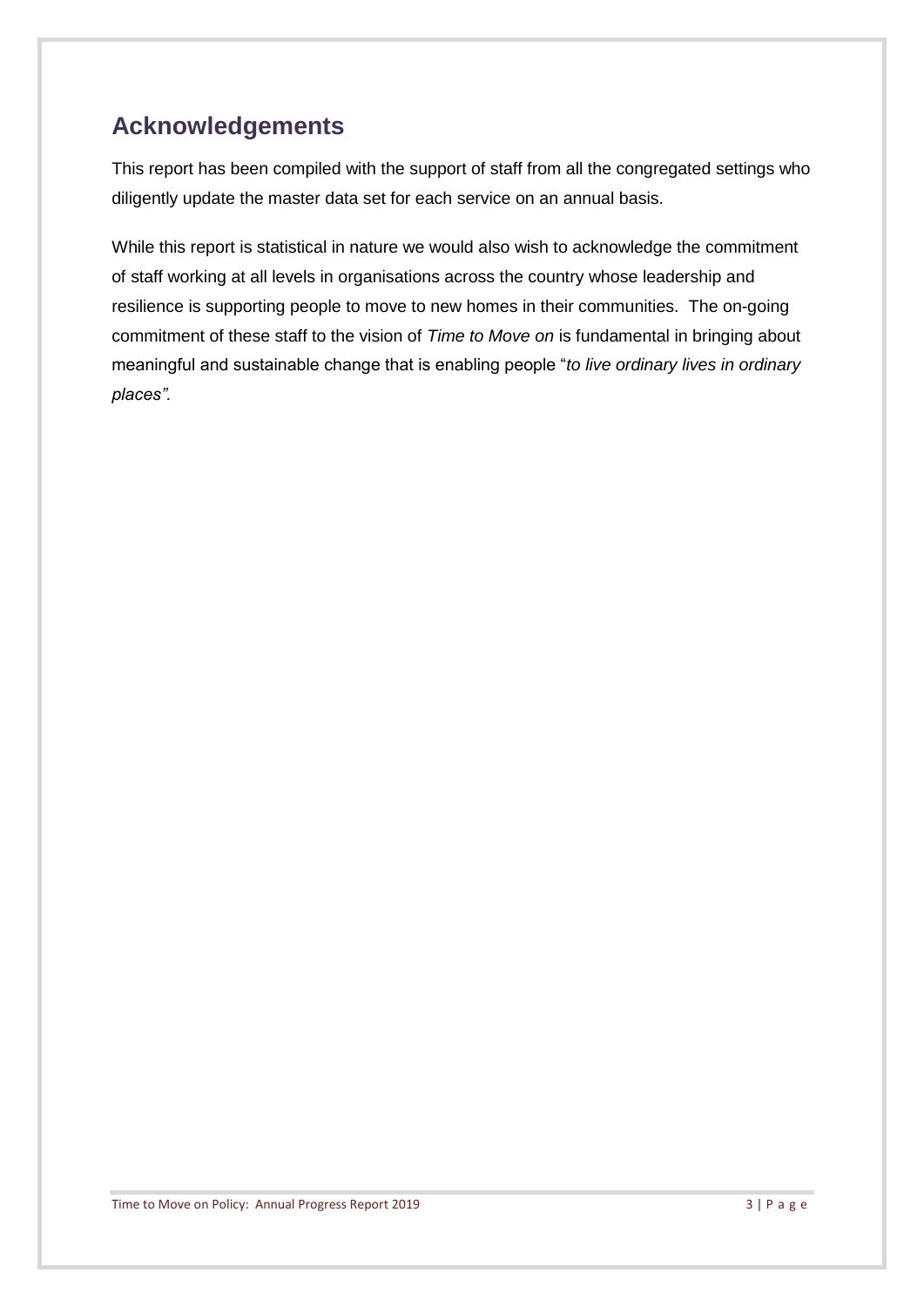## <span id="page-3-0"></span>**Introduction**

This report provides an overview of the progress achieved during 2019 in transitioning people from congregated settings to community based homes of their choice, in line with the *Time to Move on* policy.

The report focuses on providing the key statistical data on the continuing implementation of the policy during 2019. This includes information on the changes in the number of current residents by their primary type of disability, the levels of support required and the length of stay in the setting. This information is also provided geographically by Community Healthcare Organisation (CHO). Details are also provided on the type of housing accessed by the people who have transitioned and their new living arrangements.

The report also provides similar statistical information on the people remaining in congregated settings. The report concludes with a section that captures the progress achieved and an overview of the impact of the policy implementation since 2012.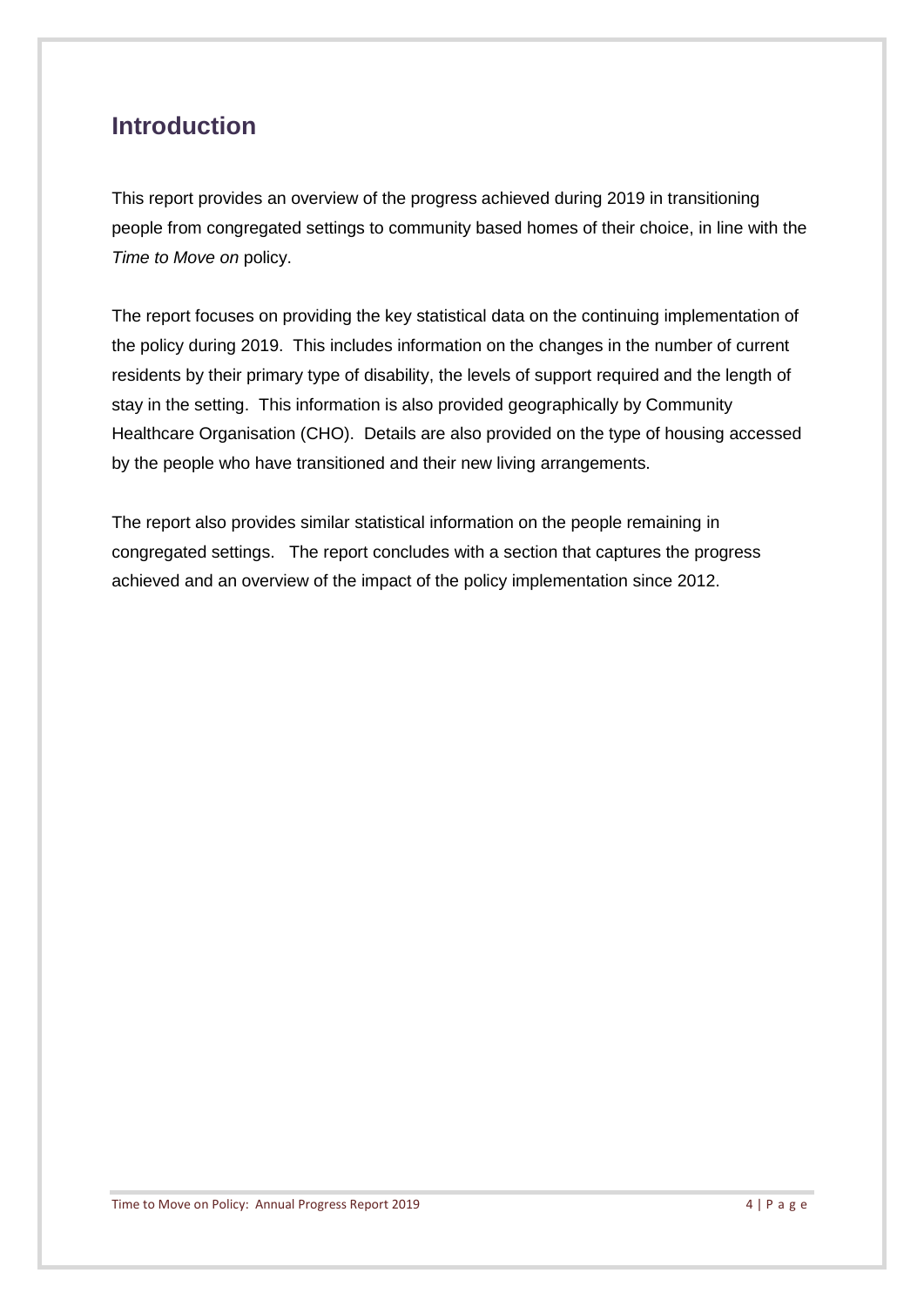# <span id="page-4-0"></span>**Population Remaining in Congregated Settings**

The HSE National Service Plan (NSP) 2019 identified a target of 160 people to complete their transition from a congregated setting during the year. The Master Data Set which captures data on the movements in the congregated settings population confirms that 116 people completed their transitions.

By the end of 2019, there were 1,953 people who remained resident in the tracked congregated settings<sup>1</sup>. This was a decrease of 189 people in the total number of people, which takes into account all the all movements including transitions, deaths, emergency admissions and other discharges and transfers.

A summary of all of the movements in the congregated setting population during 2019 is presented in Table 1.

| Table 1: Movement of people in congregated settings during 2019          |                         |                                  |  |  |
|--------------------------------------------------------------------------|-------------------------|----------------------------------|--|--|
| <b>Type of movement</b>                                                  | No. of<br><b>People</b> | % of population<br>on 01/01/2019 |  |  |
| People living in a congregated setting on<br>01/01/19                    | $2,142^2$               | n/a                              |  |  |
|                                                                          |                         |                                  |  |  |
| A. People who moved to homes in the<br>community in line with the policy | 97                      | 4.5                              |  |  |
| B. People who transitioned to other<br>appropriate arrangements          | 19                      | 0.9                              |  |  |
| All transitions completed<br>at A & B above                              | 116                     | 5.4                              |  |  |
|                                                                          |                         |                                  |  |  |
| People admitted in year                                                  | 23                      | 1.1                              |  |  |
| People who passed away in 2019                                           | 97                      | 4.5                              |  |  |
| People living in a congregated setting on<br>31/12/19                    | 1,953                   | 91.2                             |  |  |

 1 The **tracked congregated settings** are those locations listed on the *Register of Congregated Settings* that was put in place when the policy was implemented in 2012. Since 2014 these locations have submitted a detailed dataset return annually.

 $2$  Following a validation exercise the opening figure for 2019 has been increased by 6, from the closing figure of 2,136 reported in the 2018 Annual Report. This adjustment takes account of six people who were omitted from the data in 2018 one new admission and*\** five individuals in a particular setting.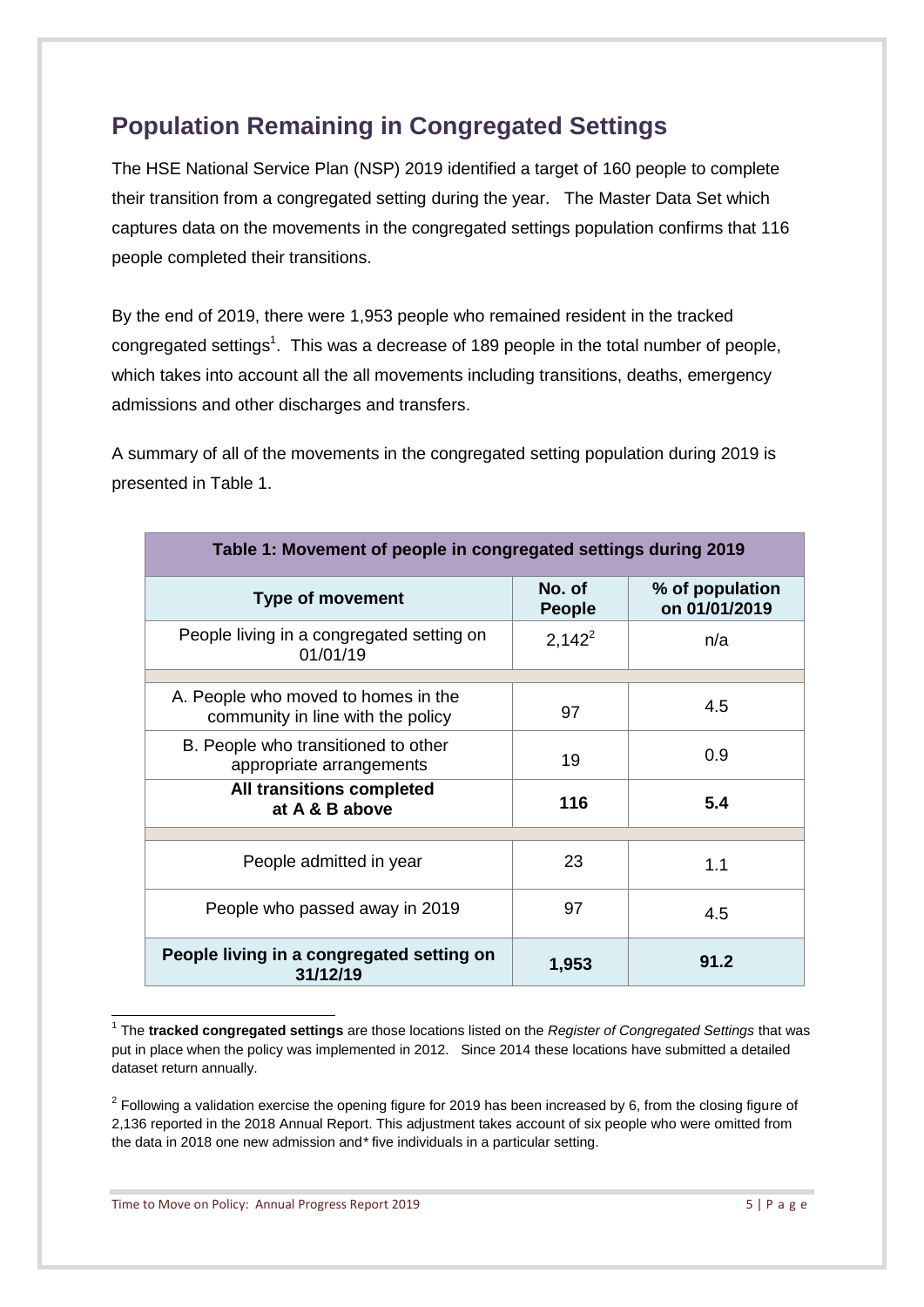## <span id="page-5-0"></span>**Transitions in 2019**

Analysis in this section details the profile of the 116 people that were supported to transition during 2019 and examines various aspects of the post transition arrangements, including accommodation type and living arrangements.

In Table 2 below the age profile of people that were supported to move is given. This shows that the most populous age brackets were equally "aged 50 - 59 years" and "aged 40-49 years" with 34 people (29.3%) transitioning in each.

The median age of the people that transitioned was 52 years, with an average age of 54 years. The oldest person to move was 90 years old and the youngest person was 9 years old.

| Table 2: Age Profile of residents that transitioned in 2019 |               |                                 |  |  |
|-------------------------------------------------------------|---------------|---------------------------------|--|--|
| <b>Age Category</b>                                         | No. of People | % of those that<br>transitioned |  |  |
| $0 - 18$                                                    | 2             | 1.7                             |  |  |
| 18-29                                                       | 2             | 1.7                             |  |  |
| 30-39                                                       | 10            | 8.6                             |  |  |
| 40-49                                                       | 34            | 29.3                            |  |  |
| 50-59                                                       | 34            | 29.3                            |  |  |
| 60-69                                                       | 17            | 14.7                            |  |  |
| 70-79                                                       | 12            | 10.3                            |  |  |
| 80 Plus                                                     | 5             | 4.3                             |  |  |
| <b>Total</b>                                                | 116           | 100.0                           |  |  |

Table 3 identifies the primary disability of the people that were supported to move. It confirms that 44 people who transitioned have a severe intellectual disability, accounting for almost 38% of all those who moved. There were 33 people (28.4%) with a moderate intellectual disability and a further 15 people (12.9%) with a profound disability who moved during 2019.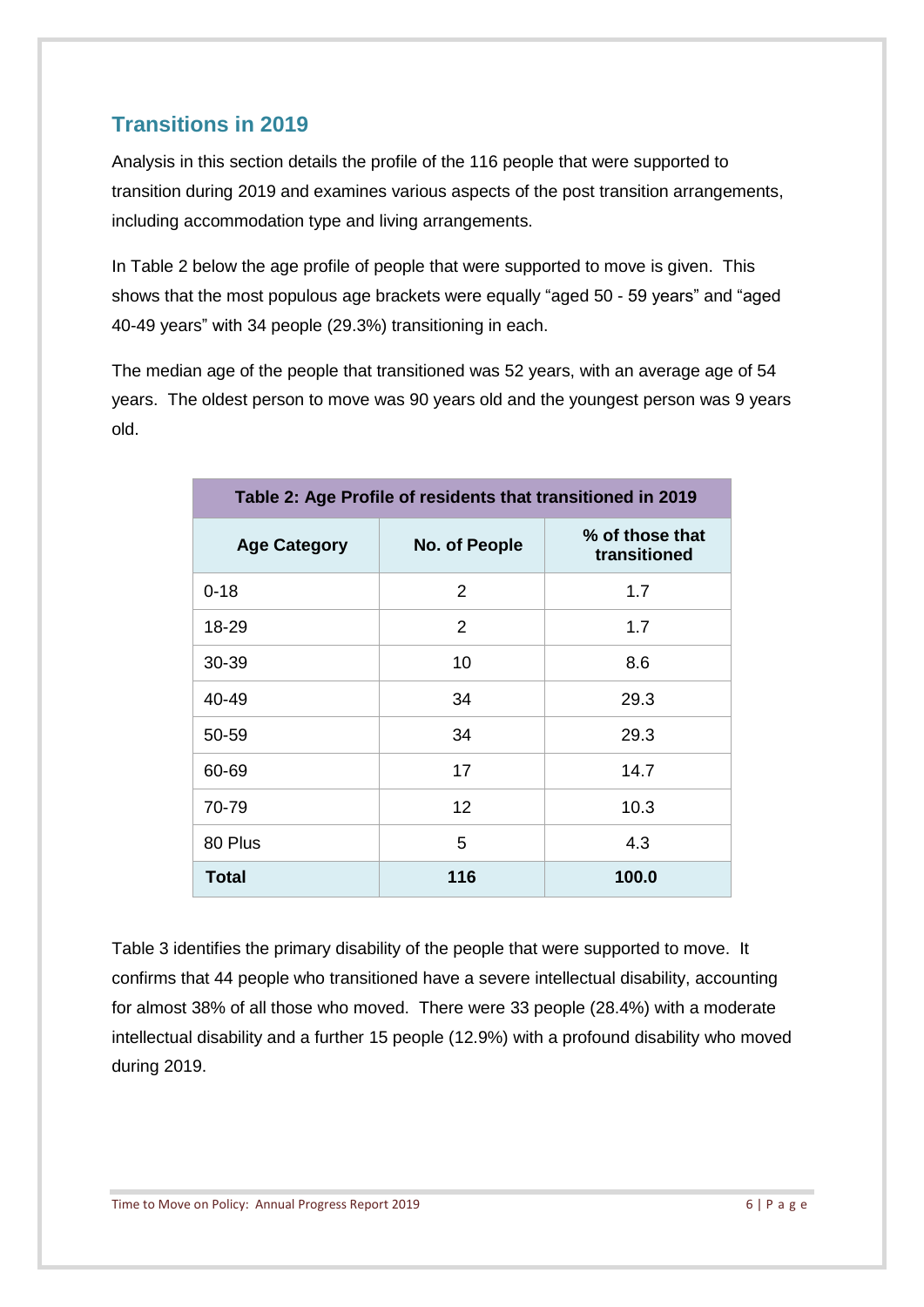| Table 3: Level of Disability of the people that transitioned in 2019 |               |                                 |  |  |
|----------------------------------------------------------------------|---------------|---------------------------------|--|--|
| <b>Primary Disability Identified</b>                                 | No. of People | % of those that<br>transitioned |  |  |
| Not specified                                                        | 1             | 0.9                             |  |  |
| Mild                                                                 | 11            | 9.5                             |  |  |
| Moderate                                                             | 33            | 28.4                            |  |  |
| Severe                                                               | 44            | 37.9                            |  |  |
| Profound                                                             | 15            | 12.9                            |  |  |
| <b>Physical &amp; Sensory</b>                                        | 11            | 9.5                             |  |  |
| Dual Diagnosis                                                       | 1             | 0.9                             |  |  |
| Total                                                                | 116           | 100.0                           |  |  |

In Table 4 below the level of support needs for all those that transitioned is given. Similar to previous years a significant number of the people who moved to the community during 2019 had substantial support needs with 60 people (51.7%) noted as having high support needs and 5 people (4.3%) requiring intensive support. A further 41 people (35.3%) required moderate levels of support.

| Table 4: Level of support needs of the people that transitioned in 2019 |               |                                 |  |  |
|-------------------------------------------------------------------------|---------------|---------------------------------|--|--|
| <b>Support Needs Identified</b>                                         | No. of People | % of those that<br>transitioned |  |  |
| Low                                                                     | 9             | 7.8                             |  |  |
| Minimum                                                                 | 1             | 0.9                             |  |  |
| Moderate                                                                | 41            | 35.3                            |  |  |
| High                                                                    | 60            | 51.7                            |  |  |
| Intensive                                                               | 5             | 4.3                             |  |  |
| Total                                                                   | 165           | 100.0                           |  |  |

Table 5 below identifies the length of time people had lived within a congregated setting prior to their transition in 2019. The longest period lived in a congregated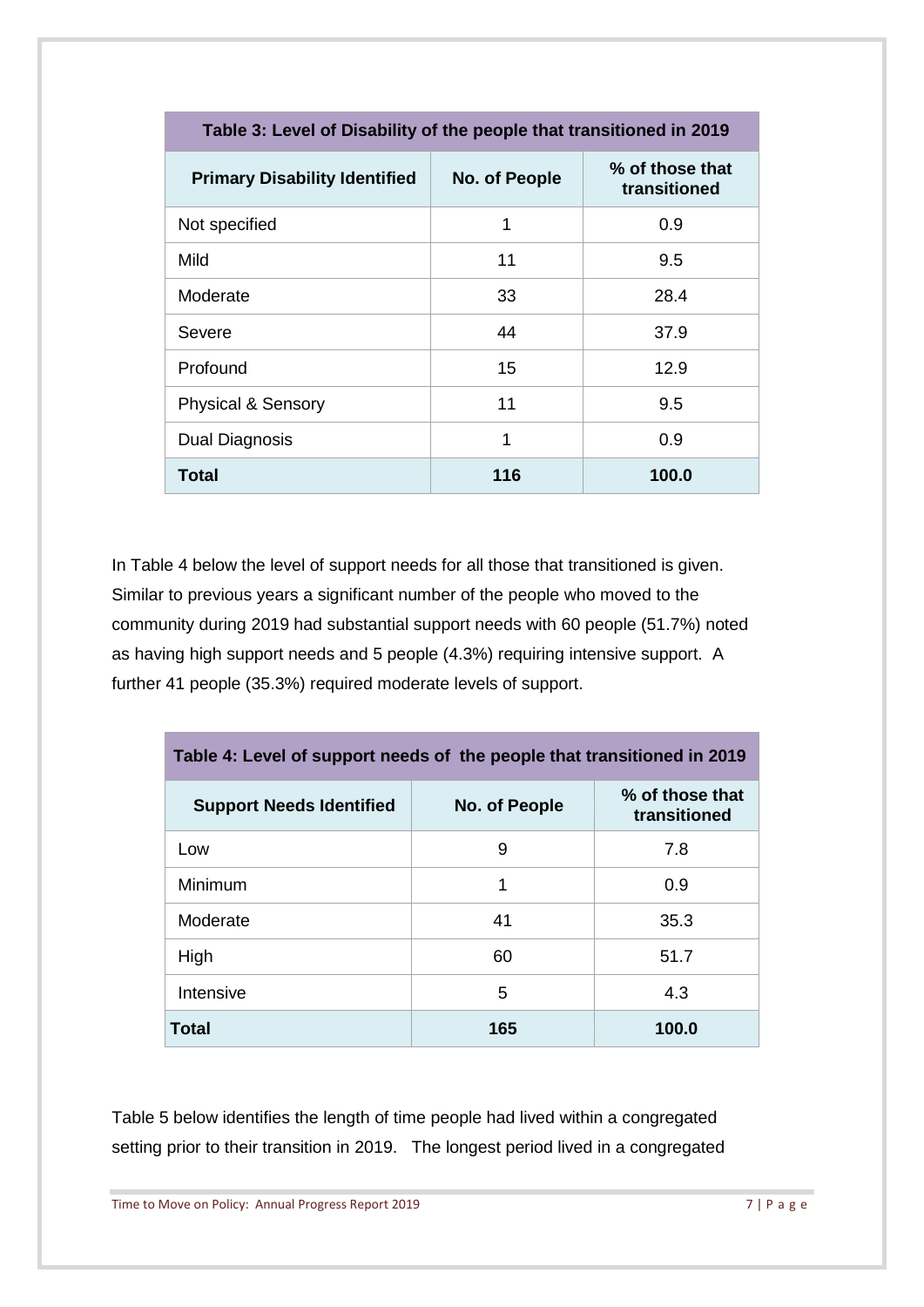setting was 68 years, while the shortest time recorded was less than two years. There were 13 people (11.2%) of those that moved in 2019, who had lived in congregated settings for over 50 years before they transitioned.

| rapio of Editgen of July 111 a Jongregated Journy prior to transition |                |                                 |  |  |
|-----------------------------------------------------------------------|----------------|---------------------------------|--|--|
| Length of Stay as at<br>1/1/2019                                      | No. of People  | % of those that<br>transitioned |  |  |
| less than 1                                                           | $\overline{0}$ | 0                               |  |  |
| $1-4$ yrs                                                             | 4              | 3.4                             |  |  |
| 5-10 yrs                                                              | 8              | 6.9                             |  |  |
| 11-20 yrs                                                             | 16             | 13.8                            |  |  |
| 21-30 yrs                                                             | 23             | 19.8                            |  |  |
| 31-40 yrs                                                             | 19             | 16.4                            |  |  |
| 41-50 yrs                                                             | 27             | 23.3                            |  |  |
| 51 yrs plus                                                           | 13             | 11.2                            |  |  |
| Not Known                                                             | 6              | 5.2                             |  |  |
| <b>Total</b>                                                          | 116            | 100.0                           |  |  |

**Table 5: Length of stay in a congregated setting prior to transition**

Table 6 below identifies the housing solution used to support the people that completed their transition in 2019. In a change from previous years, when the most frequently identified housing solution was placements in new community houses, in 2019 the use of new and existing community homes was almost equal. A total of 37 people (31.9%) moved to new homes provided by either the HSE capital funding programme (28 people) or through Approved Housing bodies using CAS funding (9 people). There were also 37 people (31.9%) who moved to existing community houses with the service provider ( 28 people) or an Approved housing Body ( 9 people). The allocations of homes from the Local Authority doubled from 5 in 2018 to 11 in 2019.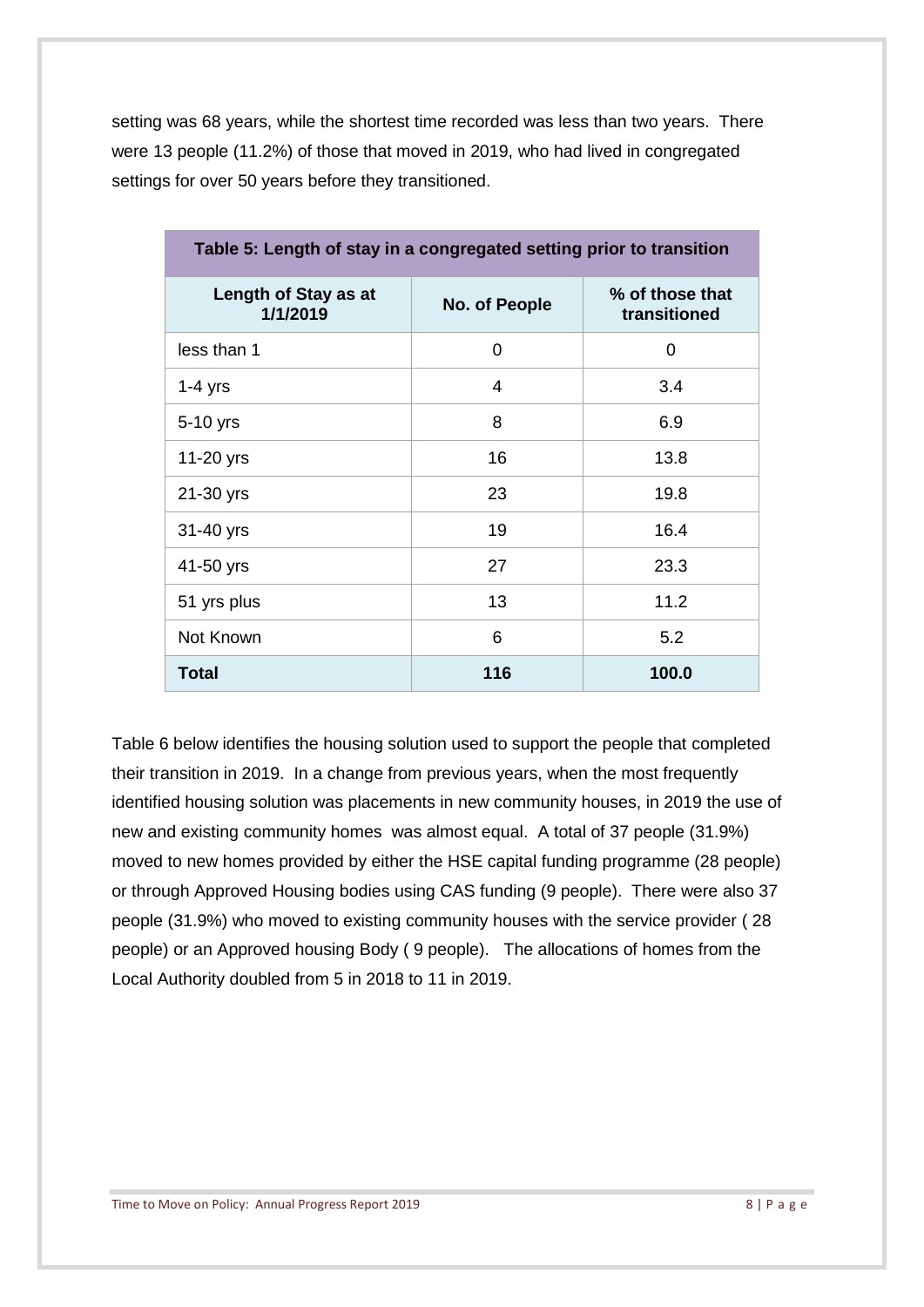| <b>Type of Housing Arrangement</b>     | No. of<br><b>People</b> | % of those that<br>transitioned |
|----------------------------------------|-------------------------|---------------------------------|
| New HSE funded Community Home          | 28                      | 24.1                            |
| <b>Existing Service Provider House</b> | 28                      | 24.1                            |
| <b>Local Authority Housing</b>         | 11                      | 9.5                             |
| Nursing Home                           | 10                      | 8.6                             |
| <b>Existing Approved Housing Body</b>  | 9                       | 7.8                             |
| New Approved Housing Body Home         | 9                       | 7.8                             |
| Other & Not Specified                  | 8                       | 6.9                             |
| <b>Private Rental Arrangements</b>     | 7                       | 6.0                             |
| <b>Family Home</b>                     | 3                       | 2.6                             |
| <b>Palliative Care Setting</b>         | 2                       | 1.7                             |
| <b>Private Provider</b>                | 1                       | 0.9                             |
| Total                                  | 116                     | 100                             |

**Table 6: Housing solution for those that completed transition process**

As seen in 2018, there is a significant uptake of private rental arrangements and houses are being provided by AHBs and local authorities. These arrangements are coming on stream as a result of service providers taking innovative approaches to meeting the housing needs of people and developing viable options. The HSE, AHB's, local authorities and DHPLG have continued to develop co-funding arrangements and use resources with some flexibility, which has been key to successfully completing some projects.

The type of living arrangements in place for the people that transitioned in 2019 is outlined in greater detail in Tables 7 and 8. Most transitions (80.2%) are to arrangements that are in line with the policy, where people live with no more than three other people with a disability in dispersed housing in the community.

Table 7 shows that of the 116 people that transitioned, 93 people now live in arrangements with no more than three other people or are living with family members.

While 34 people (29.3%) are now sharing with three others, 31 people (26.7%) are living

Time to Move on Policy: Annual Progress Report 2019 **9 | P** a g e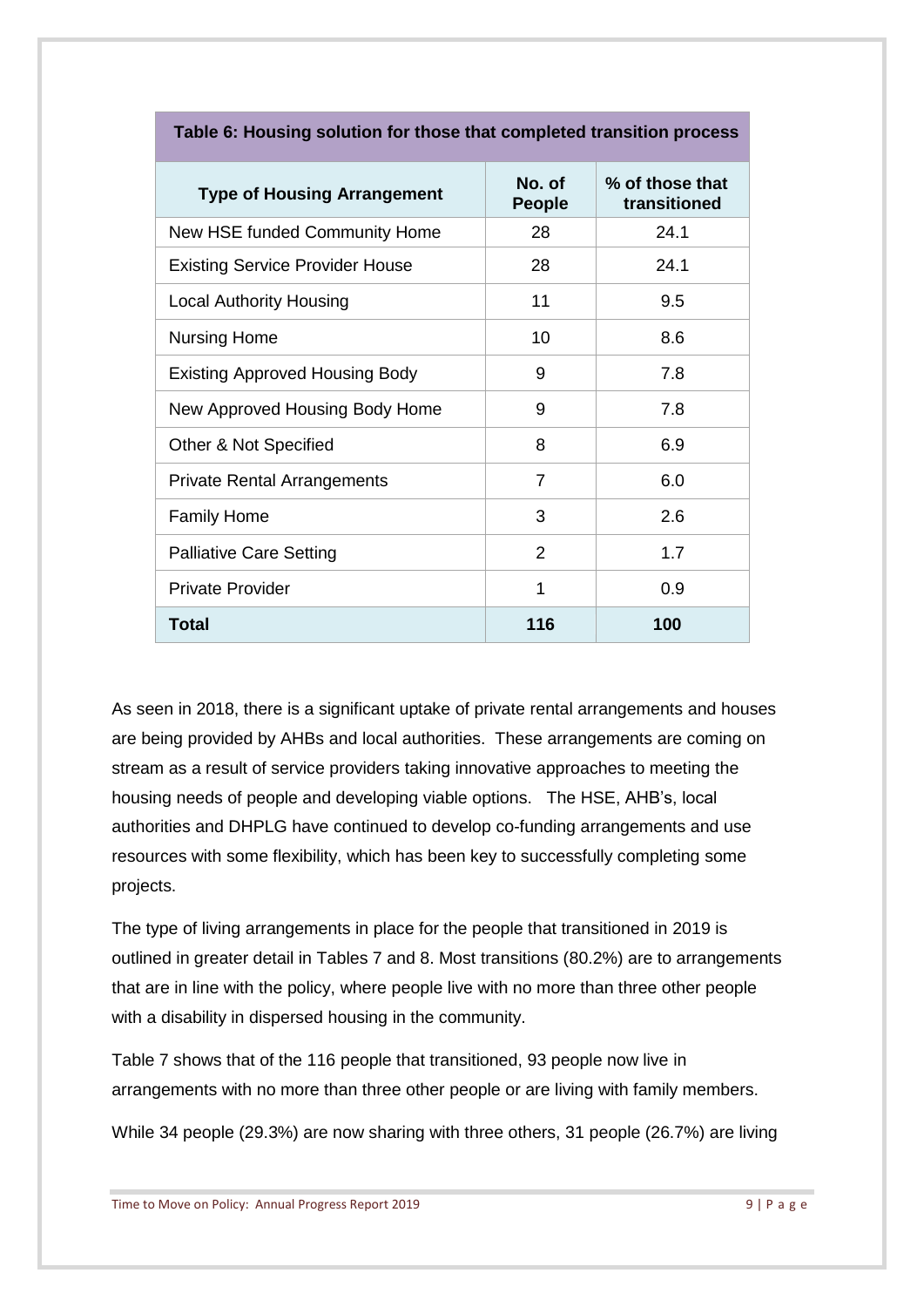with two other people, 12 people (10.3%) are sharing with one other and 8 people (6.9%) are living alone.

| Table 7: Transition arrangements where there are no more than<br>three other people with a disability |    |      |  |  |  |
|-------------------------------------------------------------------------------------------------------|----|------|--|--|--|
| % of those that<br><b>Type of Living Arrangement</b><br>No. of People<br>transitioned                 |    |      |  |  |  |
| Living Arrangements in line with policy                                                               |    |      |  |  |  |
| Person is living alone                                                                                | 8  | 6.9  |  |  |  |
| Sharing with one other person                                                                         | 12 | 10.3 |  |  |  |
| Sharing with two other people                                                                         | 31 | 26.7 |  |  |  |
| Sharing with three other people                                                                       | 34 | 29.3 |  |  |  |
| Less than four others (exact no.<br>unspecified)                                                      | 5  | 4.3  |  |  |  |
| Family                                                                                                | 3  | 2.6  |  |  |  |
| <b>Subtotal</b>                                                                                       | 93 | 80.2 |  |  |  |

In Table 8 the living arrangements for the other 23 people who transitioned to a range of alternative accommodation appropriate to their needs is given. These are transitions where residents were supported to move in line with their person-centred plan to arrangements that offer an appropriate model of support.

This includes six people (5.2%) who moved to existing community group homes that with less than nine residents fall outside the congregated settings policy. Although the number of people living in these homes is greater than the number of residents recommended for new residential services, they are not currently targeted for decongregation under the policy.

There were also five people that moved together into a new community group home. There was significant engagement with the residents and service in relation to this as it is not in line with the policy recommendation on no more than four residents. However, it was demonstrated that this was in line with the will and preference of the five individuals, who have lived together on a campus for many years and have meaningful friendships. On this basis, this arrangement was supported.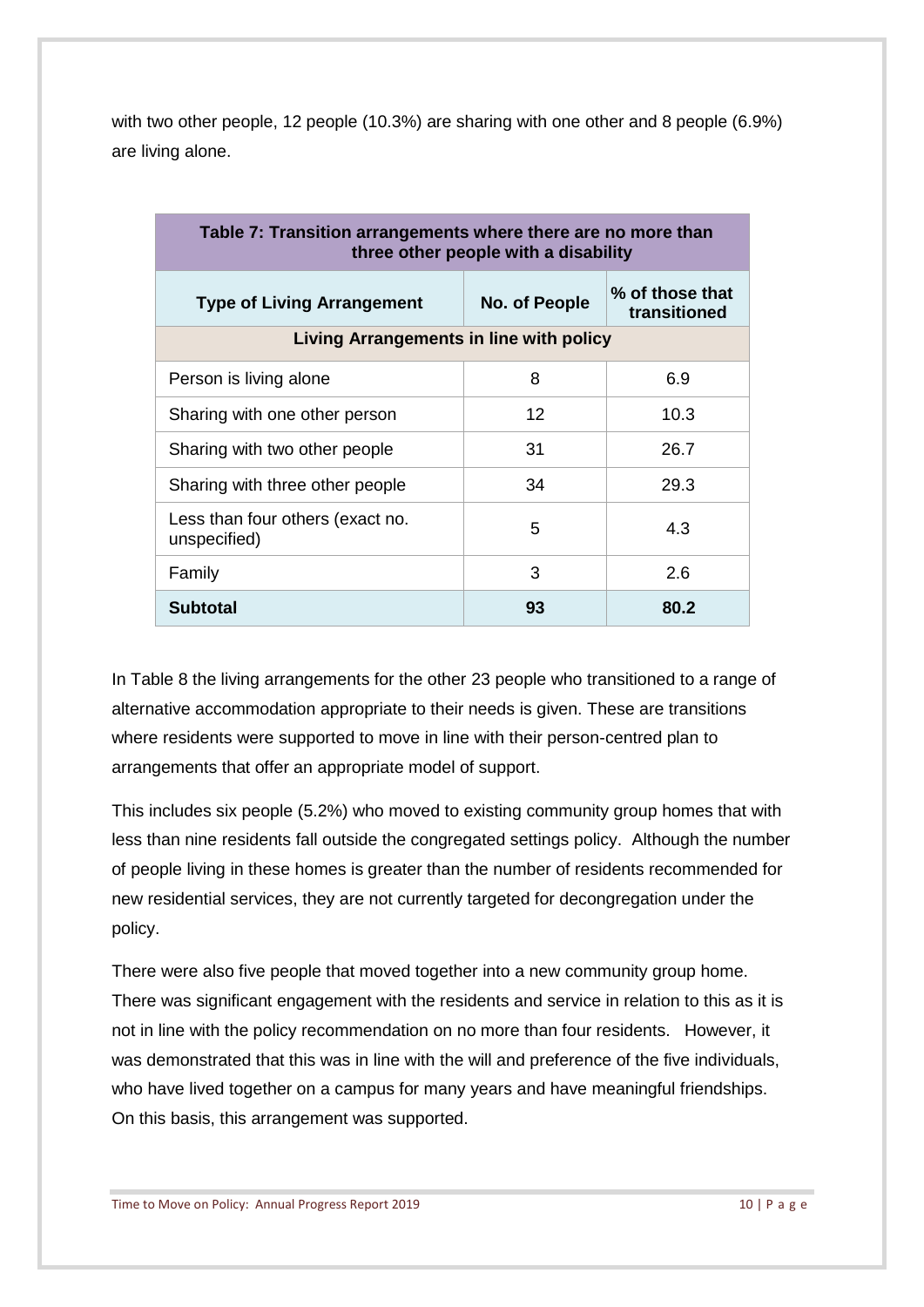There were also 10 people (8.6%) that transferred to mainstream nursing homes, which supports the view that in some cases as people with a disability get older their primary need is for age-related support. Of the people who moved to nursing homes, all were aged over 65 years of age except for one individual. The younger person in their late 50's presented with a mild disability and significant physical health care needs that required nursing support and was supported to transition in line with their will and preference. People with disabilities can develop age-related support needs earlier than the general population, once this is in line with a person's individual plan, a nursing home may be highly appropriate to their needs and in line with their wishes.

| Table 8: Transitions to other appropriate alternative arrangements |                         |                                 |  |  |  |
|--------------------------------------------------------------------|-------------------------|---------------------------------|--|--|--|
| <b>Type of Living Arrangement</b>                                  | No. of<br><b>People</b> | % of those that<br>transitioned |  |  |  |
| <b>Other Living Arrangements</b>                                   |                         |                                 |  |  |  |
| New Group home with four others                                    | 5                       | 4.3                             |  |  |  |
| Existing Group Home (up to nine<br>others)                         | 6                       | 5.2                             |  |  |  |
| <b>Palliative Care</b>                                             | 2                       | 1.7                             |  |  |  |
| <b>Nursing Home</b>                                                | 10                      | 8.6                             |  |  |  |
| Total                                                              | 23                      | 19.8                            |  |  |  |

There were also two people that moved to specialist palliative care settings during the year in line with their particular support needs.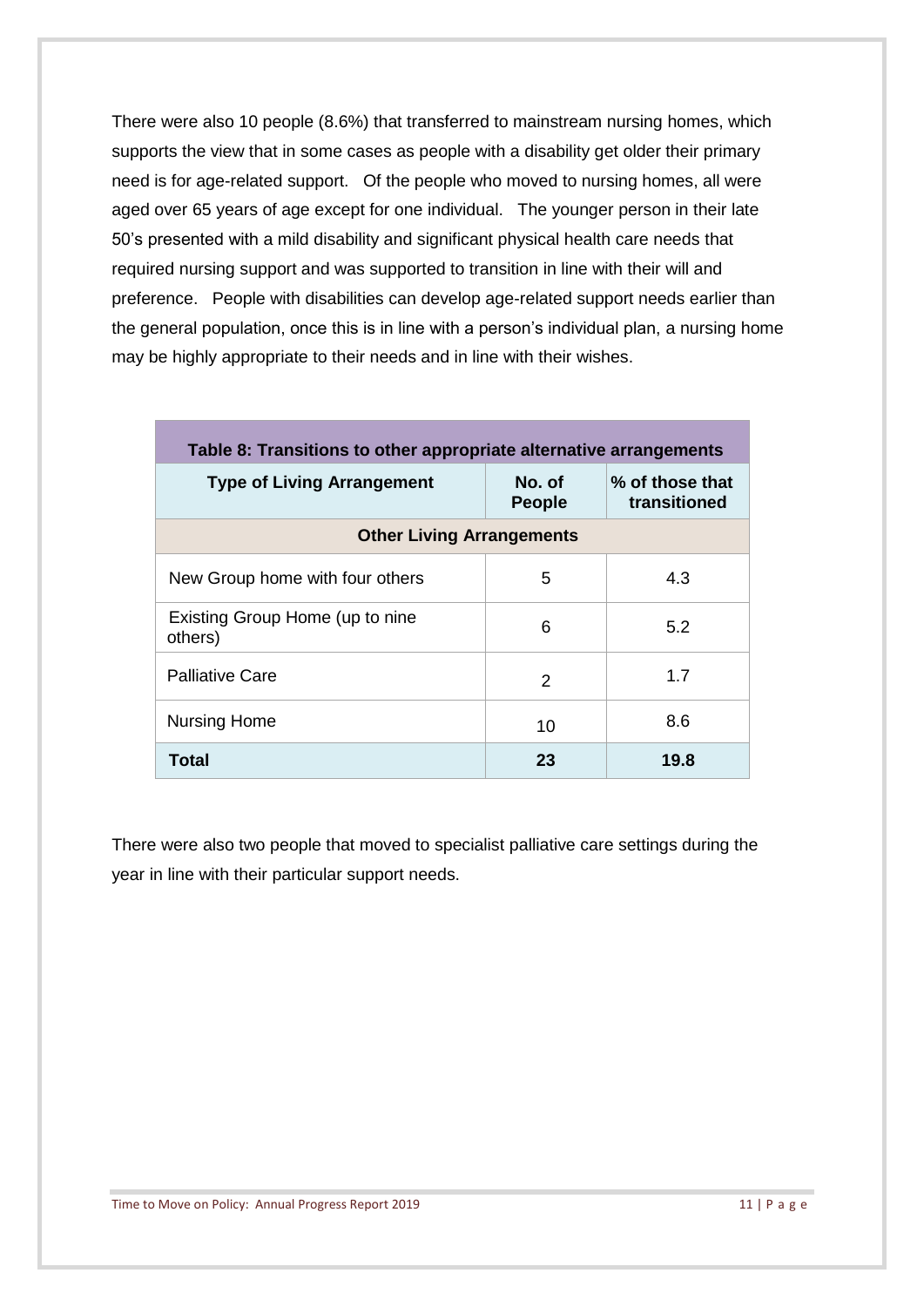## <span id="page-11-0"></span>**People who passed away during 2019**

During the year there were 97 people living in congregated settings who passed away. Table 9 below identifies the degree of disability, age profile and level of support needs of these people.

| Table 9: Profile of People living in congregated settings who passed away in 2019 |              |       |              |                |                |                |                |               |
|-----------------------------------------------------------------------------------|--------------|-------|--------------|----------------|----------------|----------------|----------------|---------------|
| Degree of<br><b>Disability</b>                                                    | <b>Total</b> | %     | Age          | <b>Total</b>   | %              | <b>Support</b> | <b>Total</b>   | $\frac{9}{6}$ |
| Mild                                                                              | 8            | 8.2   | $0 - 18$     | $\overline{0}$ | $\overline{0}$ | Low            | $\overline{2}$ | 2.1           |
| Moderate                                                                          | 26           | 26.8  | 18-29        | $\overline{2}$ | 2.1            | Moderate       | 20             | 20.6          |
| Severe                                                                            | 43           | 44.3  | 30-39        | $\overline{2}$ | 2.1            | High           | 66             | 68.0          |
| Profound                                                                          | 13           | 13.4  | 40-49        | 9              | 9.4            | Intensive      | 9              | 9.3           |
| Phys. &<br>Sensory                                                                | 5            | 5.2   | 50-59        | 16             | 16.7           |                |                |               |
| Dual MHID                                                                         | 2            | 2.1   | 60-69        | 37             | 28.5           |                |                |               |
|                                                                                   |              |       | 70-79        | 18             | 18.8           |                |                |               |
|                                                                                   |              |       | 80 Plus      | 12             | 12.5           |                |                |               |
|                                                                                   |              |       | Not stated   | $\overline{0}$ | $\mathbf 0$    |                |                |               |
| <b>Total</b>                                                                      | 97           | 100.0 | <b>Total</b> | 97             | 100.0          | <b>Total</b>   | 97             | 100.0         |

Analysis of the data shows that over 68%, 66 people who passed away had high support needs and a further 9.3% (9 people) had intensive support needs. Of the people who passed away 57.7% (56) had a severe or profound intellectual disability and required high levels of support.

Of the people who passed away 69.8% (67) were 60 years of age or over, with a further 16.7% (16) aged over 50 years.

By cross-referencing the information provided in earlier datasets it can be confirmed that 5 of the people (6.4% of those who passed way) were admitted since 2012 including three people admitted for end of life care in 2018.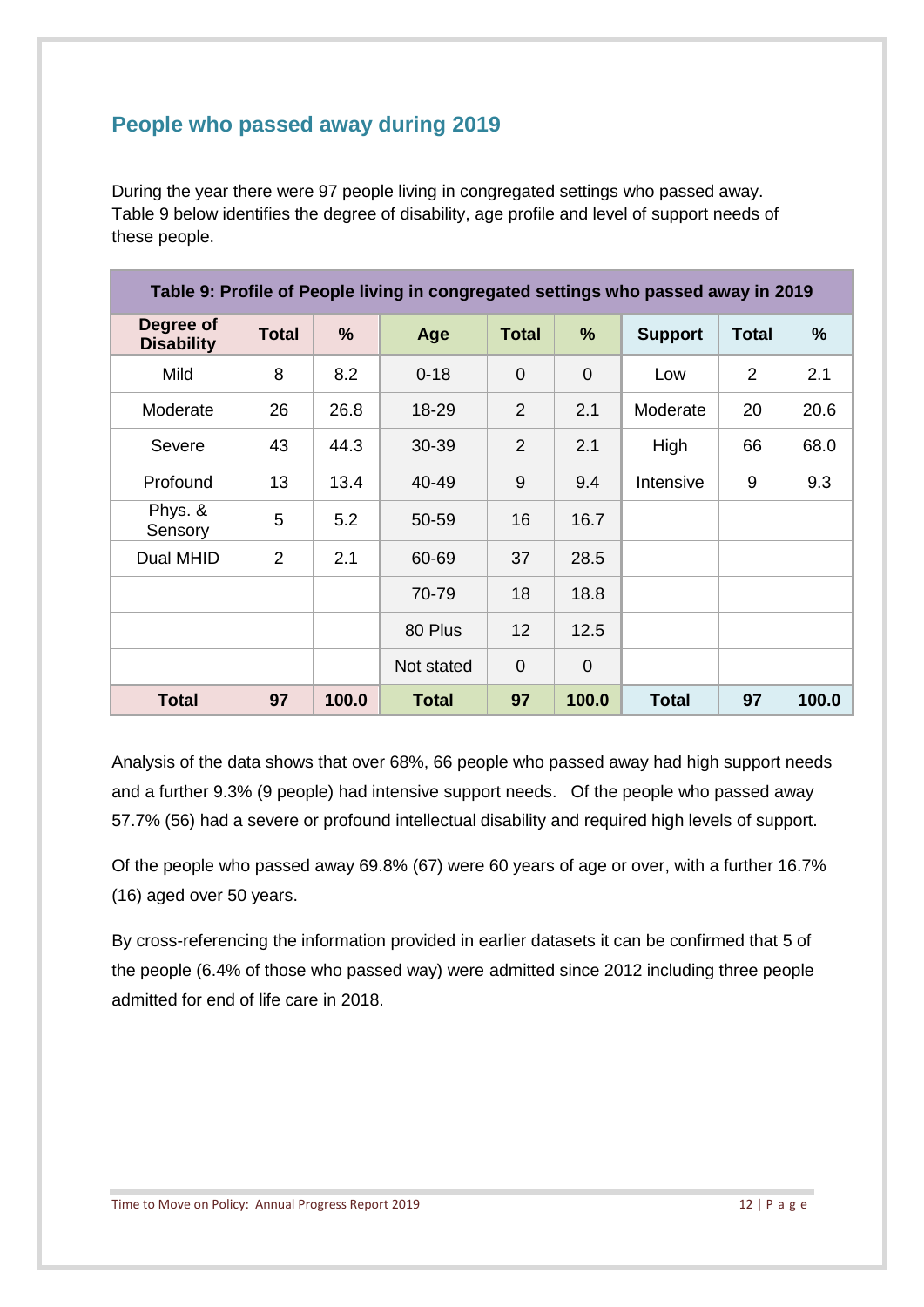## <span id="page-12-0"></span>**Admissions during 2019**

As in previous years, there continues to be a small number of admissions to congregated settings. During the year 23 people were recorded as new admissions to congregated settings.

In Table 10 below the reasons given for admission are captured.

| Table 10: Reason for admission of people in 2019                                                              |                         |                        |  |  |
|---------------------------------------------------------------------------------------------------------------|-------------------------|------------------------|--|--|
| <b>Reason Identified</b>                                                                                      | No. of<br><b>People</b> | % of those<br>admitted |  |  |
| Increased Medical/Nursing Care Needs                                                                          | $\overline{7}$          | 30.4                   |  |  |
| From community residential services (incl. part<br>time & lower support placements) - change in care<br>needs | 5                       | 21.7                   |  |  |
| From home - reason not specified                                                                              | 5                       | 21.7                   |  |  |
| <b>Family Crisis</b>                                                                                          | 3                       | 13.0                   |  |  |
| Transfer from community home due to dementia                                                                  | 2                       | 8.7                    |  |  |
| Discharge from an acute setting                                                                               | 1                       | 4.3                    |  |  |
| <b>Total</b>                                                                                                  | 23                      | 100.0                  |  |  |

The changing support needs of people with disabilities is the most significant factor impacting the number of people being admitted to congregated settings. These needs vary from person to person but include increased nursing and medical care needs and support needs associated with dementia care. The data set does not capture whether the admission is driven by the need for different accommodation i.e. person now requires ground floor, accessible and / or adopted housing or the need for additional staff support that might include a change in skill set of staff. There are also a small number of people admitted from home in response to a family crisis.

An analysis of the profile of the people admitted in 2019 was undertaken. In table 11 the age profile of the people admitted is given. This shows that 7 people (30%) admitted were aged between 50 and 59 years of age and a further 6 people (26.1%) admitted were aged

Time to Move on Policy: Annual Progress Report 2019 13 | P a g e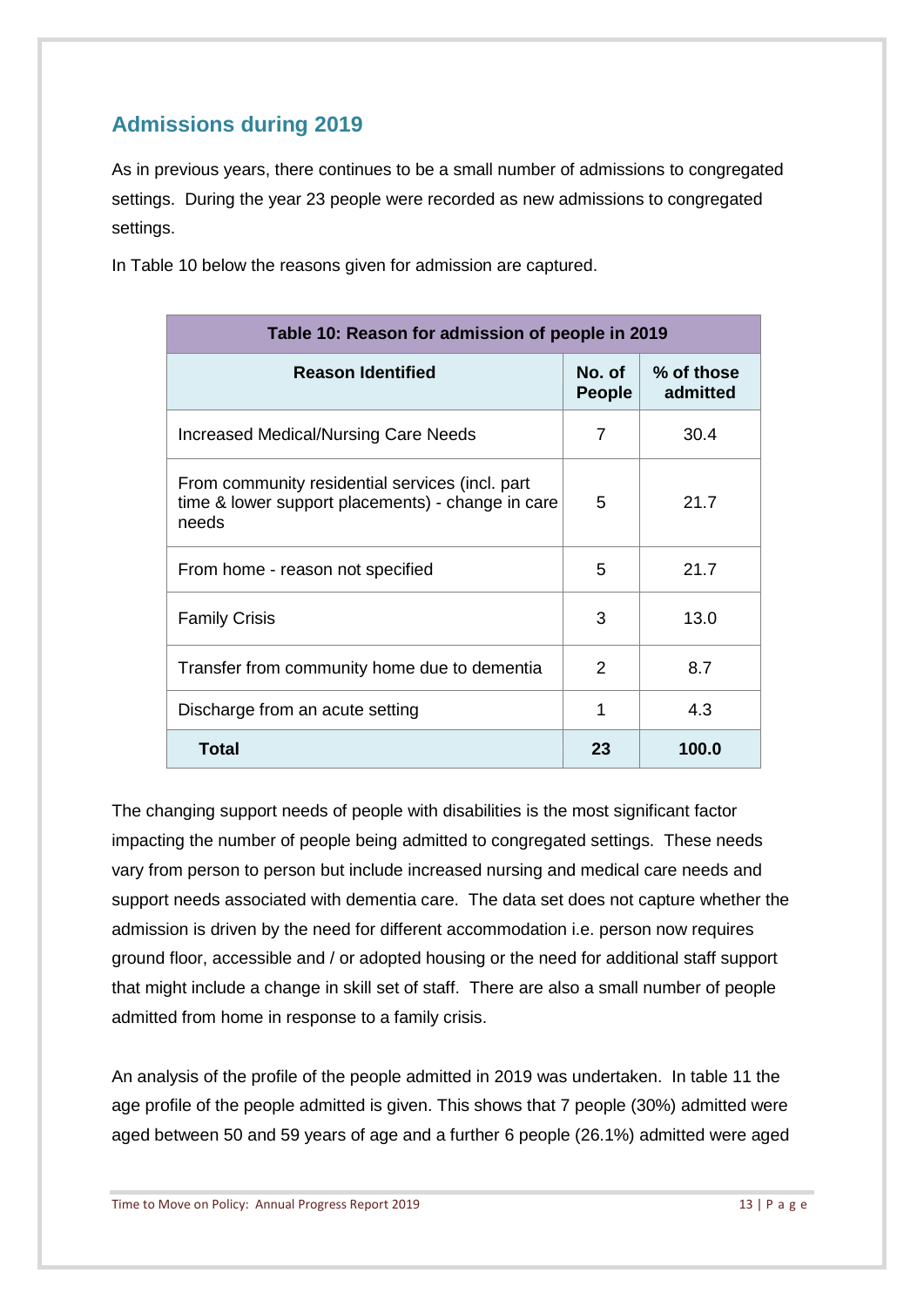between 60 years of age or older. This suggests that the admissions are driven by a combination of the changing needs of these individuals as they age and that the family carers, often older parents and/or existing low support service do not have the capacity to continue supporting them once the needs change.

| Table 11: Age Profile of residents admitted in 2019 |               |                     |  |  |
|-----------------------------------------------------|---------------|---------------------|--|--|
| <b>Age Category</b>                                 | No. of People | % of those Admitted |  |  |
| Aged under 18                                       | 0             | 0                   |  |  |
| Aged 18 to 29 years                                 | 4             | 17.4                |  |  |
| Aged 30 to 39 years                                 | 1             | 4.3                 |  |  |
| Aged 40 to 49 years                                 | 5             | 21.7                |  |  |
| Aged 50 to 59 years                                 | 7             | 30.4                |  |  |
| Aged 60 to 69 years                                 | 4             | 17.4                |  |  |
| Aged over 70 years                                  | $\mathcal{P}$ | 8.7                 |  |  |
| <b>Total</b>                                        | 23            | 100                 |  |  |

Table 12 below identifies the level of disability of the people that were admitted during in 2019.

| Table 12: Level of disability of the people admitted in 2019 |               |                     |  |
|--------------------------------------------------------------|---------------|---------------------|--|
| <b>Primary Disability</b>                                    | No. of People | % of those admitted |  |
| Moderate                                                     | 9             | 39.1                |  |
| Severe                                                       | 6             | 26.1                |  |
| Profound                                                     | 3             | 13.0                |  |
| <b>Physical &amp; Sensory</b>                                | 4             | 17.4                |  |
| <b>MHID</b>                                                  | 1             | 4.3                 |  |
| Total                                                        | 23            | 100                 |  |

This confirms that 9 people (39%) who were admitted have a moderate degree of disability and 6 people (26%) have a severe level of disability. This is similar to the percentage profile of the people admitted in 2018. However, there is little correlation between the primary level of disability and support needs for the people admitted in the year. Of the 23 people admitted, 19 individuals (82.6%) require have high or intensive support linked to

Time to Move on Policy: Annual Progress Report 2019 14 | P a g e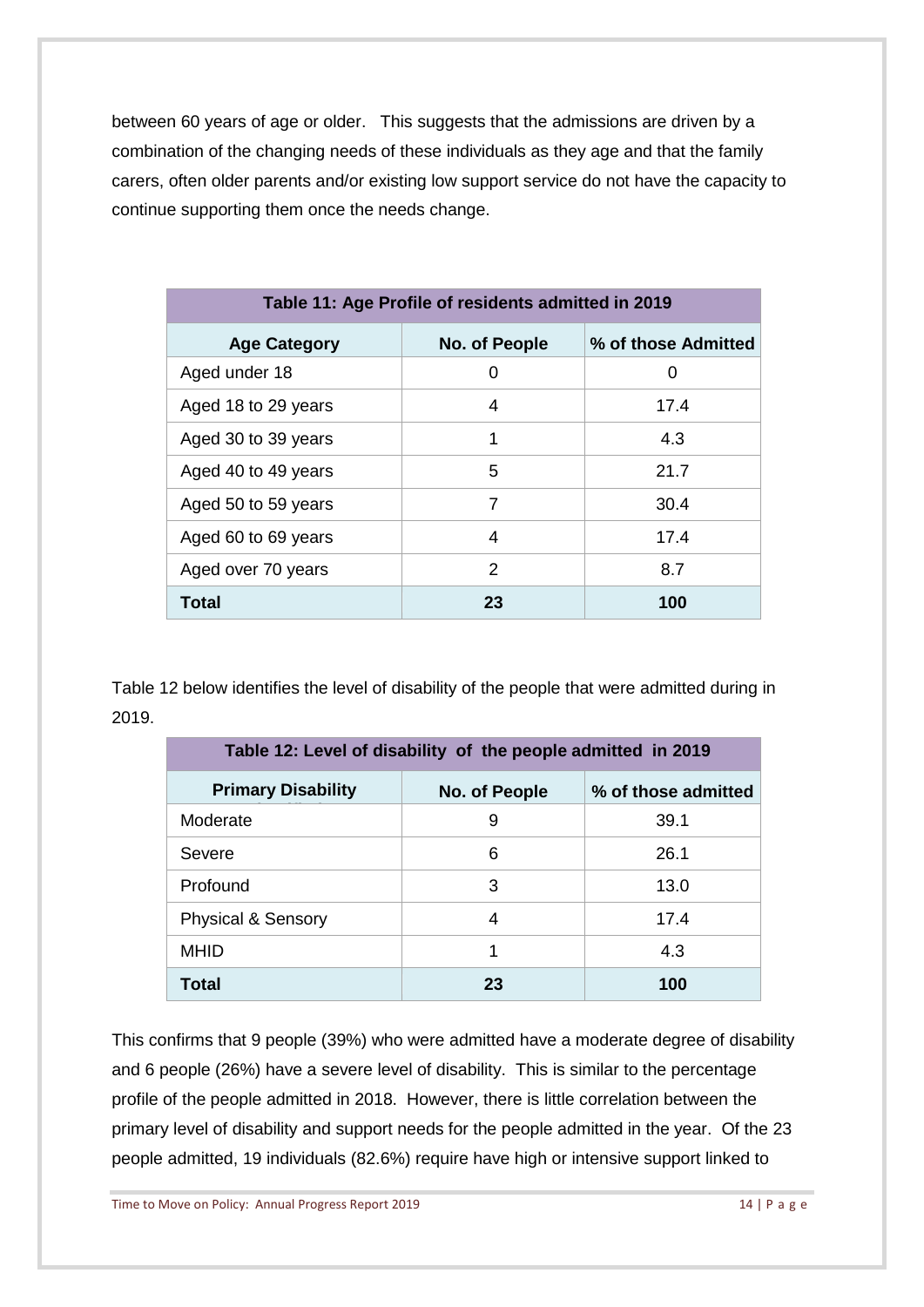identified medical and nursing needs, rather than the level of intellectual disability. The remaining four people have a primary physical and/or sensory disability and the level of support for them directly relates to these needs.

Table 13 below identifies the type of settings to which people were admitted during in 2019. The use of large campus settings is still an option being used, in some instances. However, 18 of the people (78%) of those admitted, went to living arrangements with no more than nine other people.

| Table 13: Type of placement to which people<br>were admitted in 2019 |                         |                        |
|----------------------------------------------------------------------|-------------------------|------------------------|
| <b>Type of Placement</b>                                             | No. of<br><b>People</b> | % of those<br>admitted |
| Campus location                                                      | 8                       | 27.3                   |
| Specialised unit on a campus                                         | 4                       | 24.2                   |
| <b>Community Cluster/ Apartment</b><br>complex                       | 5                       | 18.2                   |
| Stand alone congregated centre                                       | 6                       | 18.2                   |
| Total                                                                | 23                      | 100.0                  |

It can be noted that the rate of admission has remained relatively static with 23 admissions during 2019 compared to 33 in 2018, 36 in 2017 and 34 in 2016. In general admissions each year account for 1-2% of all those in a congregated setting.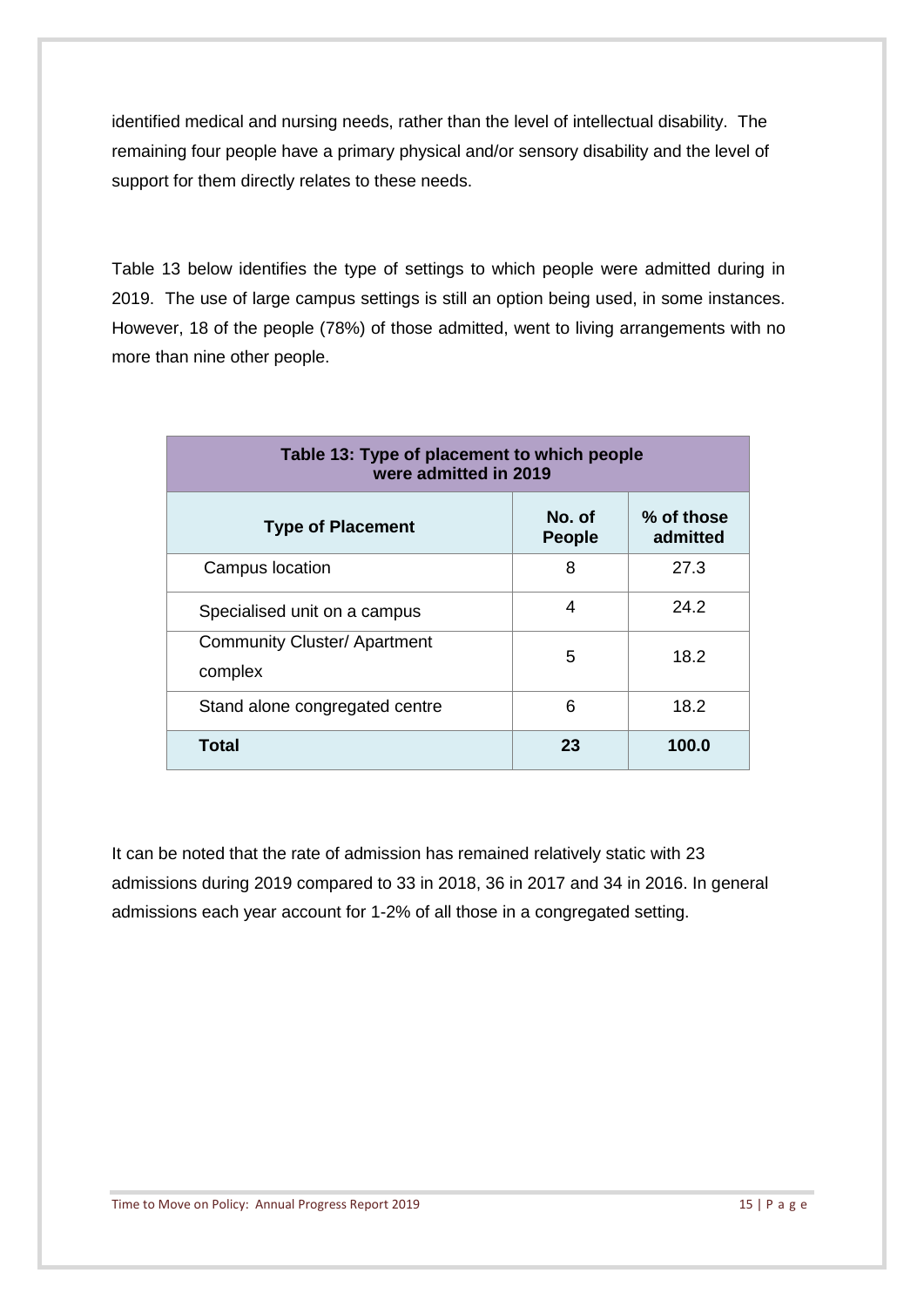# <span id="page-15-0"></span>**Status of Congregated Settings at end of 2019**

At the 31<sup>st</sup> December 2019 there were 1,953 people resident in congregated settings, captured on the master data set. Below is an analysis of the profile of the population.

### <span id="page-15-1"></span>**Profile of Residents in congregated settings on 31/12/2019**

Table 14 summarises the age profile of the residents that remained in congregated settings at the end of 2019. The original report found that over 50% of all residents were in the age range 40-60 years, with a further 34% aged over 60. The 2019 data confirms as expected that the population in the congregated settings is ageing. Year on year the proportion of residents in age brackets over 50 has increased, rising from 57.9% in 2016 to 63.6% in 2019.

| Table 14: Age profile of residents remaining in<br>congregated setting at end of 2019 |               |                              |
|---------------------------------------------------------------------------------------|---------------|------------------------------|
| <b>Age Category</b>                                                                   | No. of People | % of those that<br>remaining |
| $0 - 18$                                                                              | 5             | 0.3                          |
| 18-29                                                                                 | 56            | 2.9                          |
| 30-39                                                                                 | 214           | 11.0                         |
| 40-49                                                                                 | 432           | 22.1                         |
| 50-59                                                                                 | 580           | 29.7                         |
| 60-69                                                                                 | 417           | 21.4                         |
| 70-79                                                                                 | 201           | 10.3                         |
| 80 Plus                                                                               | 43            | 2.2                          |
| Not Known                                                                             | 5             | 0.3                          |
| <b>Total</b>                                                                          | 1,953         | 100.0                        |

Currently 201 people (10%) of the residents are aged between 70-79 years of age and a further 43 people (2.2%) are now aged 80 or older. The overall percentage of people over the age of 70 has remained at around 12%. The data is reflecting that, similar to the general population and people with disabilities in the community, people in congregated settings are living longer.

Chart 1 captures the age profile of the population in 2009 and again in 2019. Showing the "decade age ranges" this demonstrates the shift in the age profile of the residents. In 2009 the most populated age category was the 40 to 49 years with 483 people (27.6%). In 2019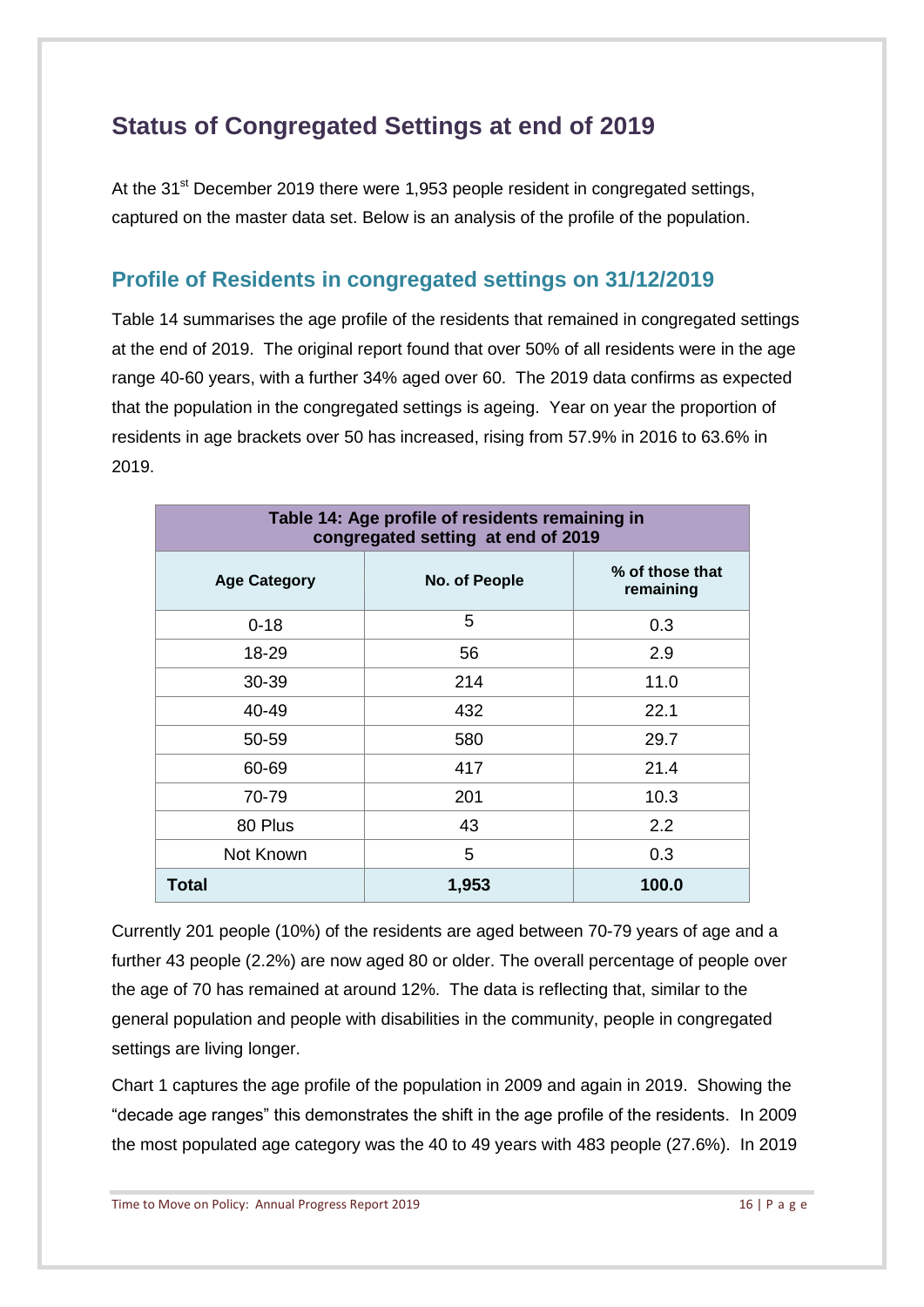the largest group fall into the 50-59 age bracket with 580 residents (29.7%) of the population in congregated settings in this age bracket.



*Chart 1: Age profile of residents 2009 & 2019*

Table 15 summarises the level of disability of the residents that remained in congregated settings at the end of 2019. The data reflects that the population currently living in congregated settings continue to have high levels of disability with 1,075 people (over 54%) identified as having a severe or profound level of disability.

| Table 15: Level of disability of people in<br>congregated settings at end of 2019 |               |                      |  |
|-----------------------------------------------------------------------------------|---------------|----------------------|--|
| <b>Primary Disability Identified</b>                                              | No. of People | % of those remaining |  |
| <b>Borderline</b>                                                                 | 1             | 0.1                  |  |
| Mild                                                                              | 117           | 6.0                  |  |
| Moderate                                                                          | 613           | 31.4                 |  |
| Severe                                                                            | 772           | 39.5                 |  |
| Profound                                                                          | 293           | 15.0                 |  |
| <b>Physical &amp; Sensory</b>                                                     | 108           | 5.5                  |  |
| Dual Diagnosis                                                                    | 47            | 2.4                  |  |
| Not Known                                                                         | 2             | 0.1                  |  |
| Total                                                                             | 1,953         | 100.0                |  |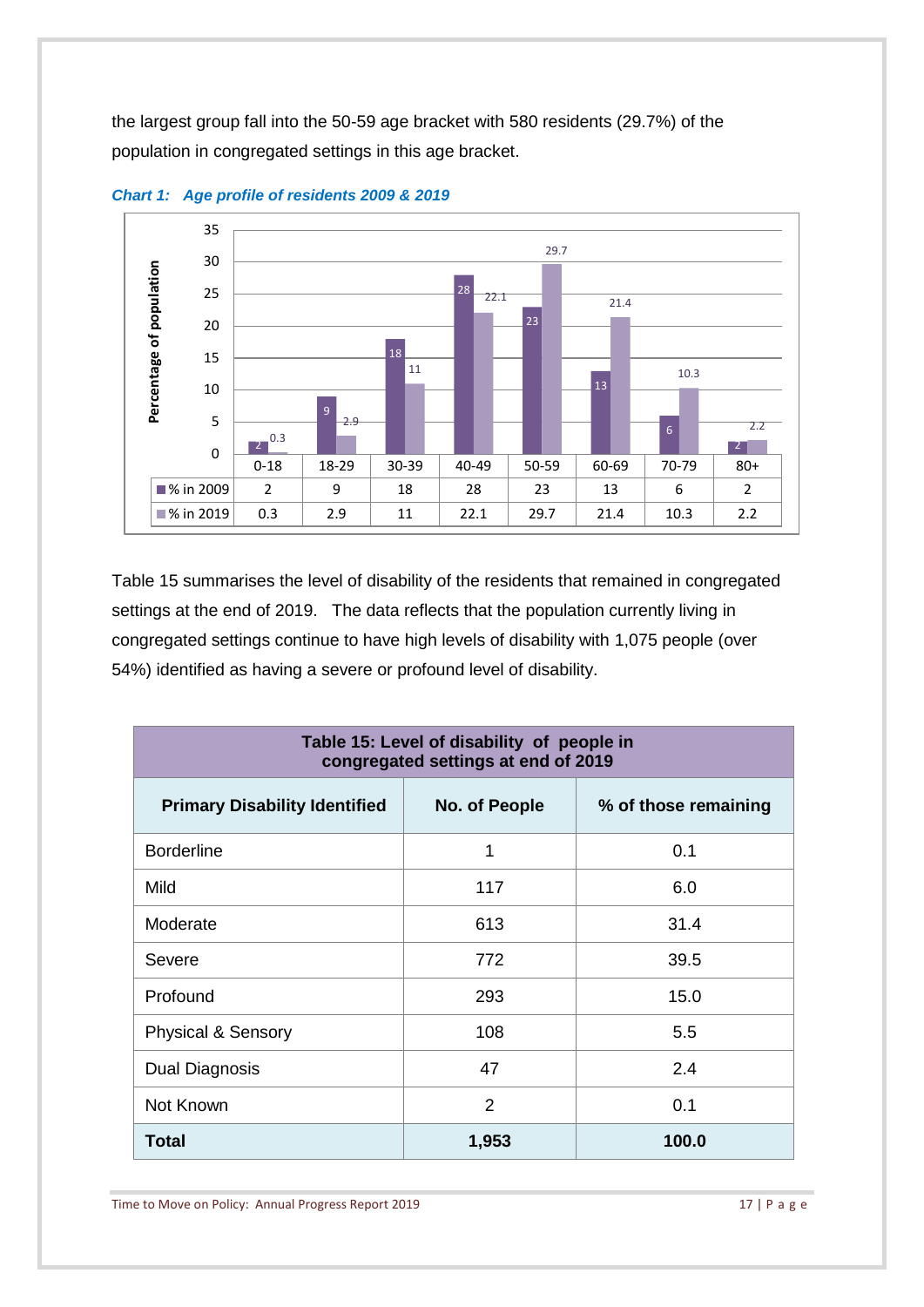A comparison of the level of disability of residents in 2009 and 2019 is given in Chart 2. It is interesting to note that the range in levels of disability has remained static over the last 10 years. This indicates that the change in circumstances across all levels of disability for all those in congregated settings has been similar with no particular group benefitting more or being marginalised as a result of the policy implementation.

The percentage of people with a severe intellectual disability has remained constant between 39-40% but the overall number of people has reduced by 765 people (49.6%). . There has been a marginal rise in the percentage of residents that have a profound level of disability as a proportion of the population in congregated settings between 2009 and 2019 but an actual decrease of 215 in the number of people.

Overall, even though the percentage of residents with a severe or profound disability has risen from 51% to 54% of the total, the actual number of people with this level of disability has fallen by 1,100 people by the end of 2019.



### *Chart 2: Level of disability of residents*

In relation to people with a mild disability, there is a slight reduction from 6.7% to 6.0% of people remaining in a congregated setting, but the overall numbers have actually fallen by 220 (65.5%) in 2019. The number of people whose primary disability is physical and sensory rose slightly in 2019 due to a number of admissions in this category and changing needs. In 2009 there were 297 people identified as having primary physical and sensory disability, which accounted for 7% of the congregated setting population. In 2019 this has fallen to 101 people or 4.7% of the congregated settings population, but this increased to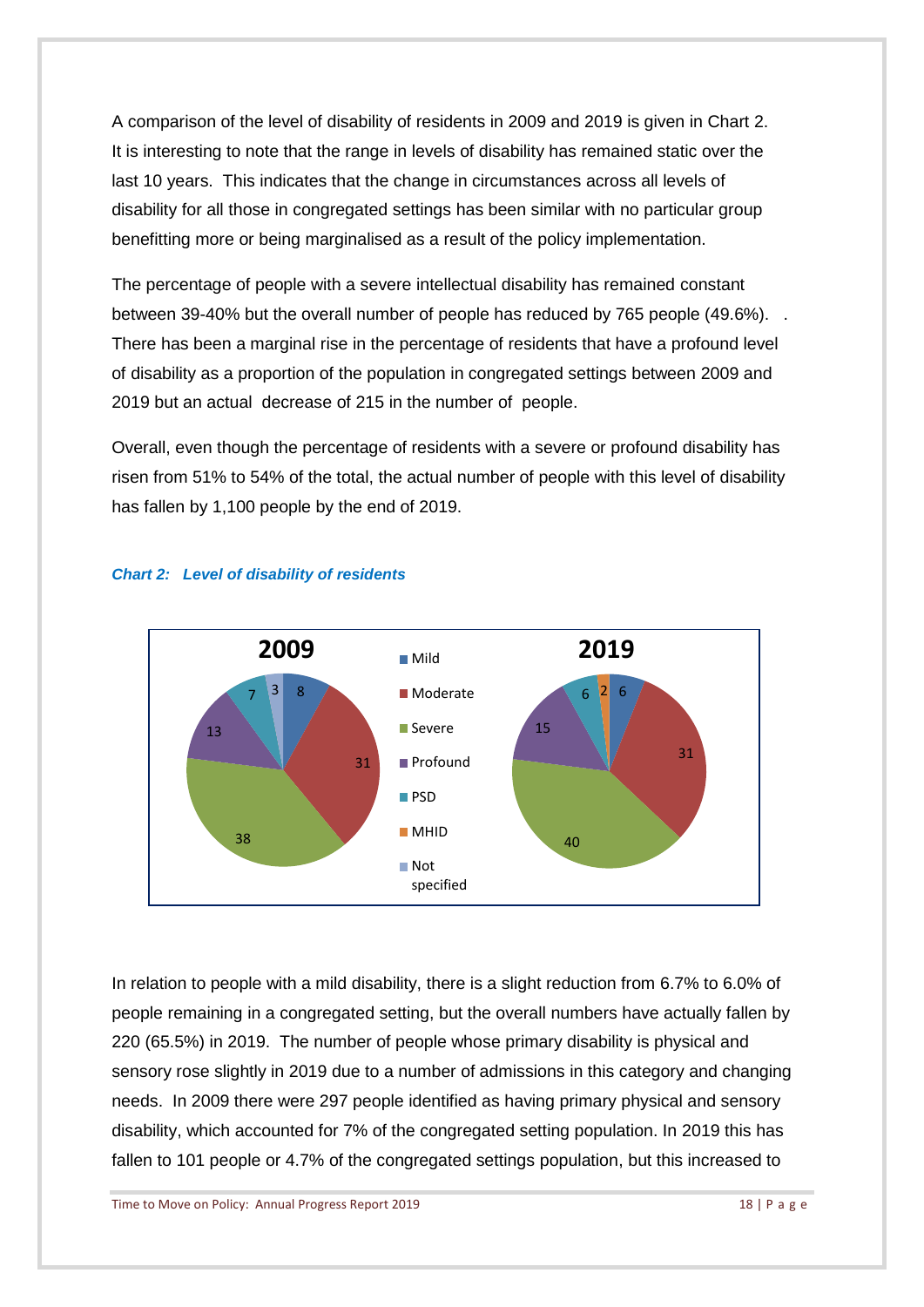108 in 2019.

In addition to the primary disability, Table 16 outlines the level of support required by people remaining in congregated settings at the end of 2019. At the current time there is no standard assessment tool used across disability services to determine level of support and on this basis there may be some variance in how providers interpret this question.

| Table 16: Level of support required by people in<br>congregated settings at end of 2019 |               |                              |
|-----------------------------------------------------------------------------------------|---------------|------------------------------|
| <b>Support Needs Identified</b>                                                         | No. of People | % of those that<br>remaining |
| Low                                                                                     | 81            | 4.1                          |
| Minimum                                                                                 | 30            | 1.5                          |
| Moderate                                                                                | 403           | 20.6                         |
| High                                                                                    | 1289          | 66.0                         |
| Intensive                                                                               | 150           | 7.7                          |
| Total                                                                                   | 1,953         | 100.0                        |

There are 1,289 people (66%) requiring a high level of support with 150 people (7.7%) requiring intensive support. As noted in the 2018 report, there is a cohort of people (111 individuals) identified as having a low or minimum level of support, which aligns to the number of people indicated as having a mild disability. However, interrogation of the data indicates that the people with low or minimal support needs are not necessarily those with a mild disability.

Amongst the 111 people identified as having low or minimum support needs, there is a wide range in the type and degree of disability. There are 9 people with a severe intellectual disability, 23 with a physical and/or sensory disability and almost half the people (48) have a moderate intellectual disability. A more detailed review of the profile of this cohort indicates that 19 people (17%) have a dual diagnosis of ID and mental health, 14 people present with behaviours that challenge and there are 7 people identified as having autism related support needs.

It is noted that the over half (54%) of those identified, 60 people, have a low or minimal level of support are resident with one service provider which has a particularly large number of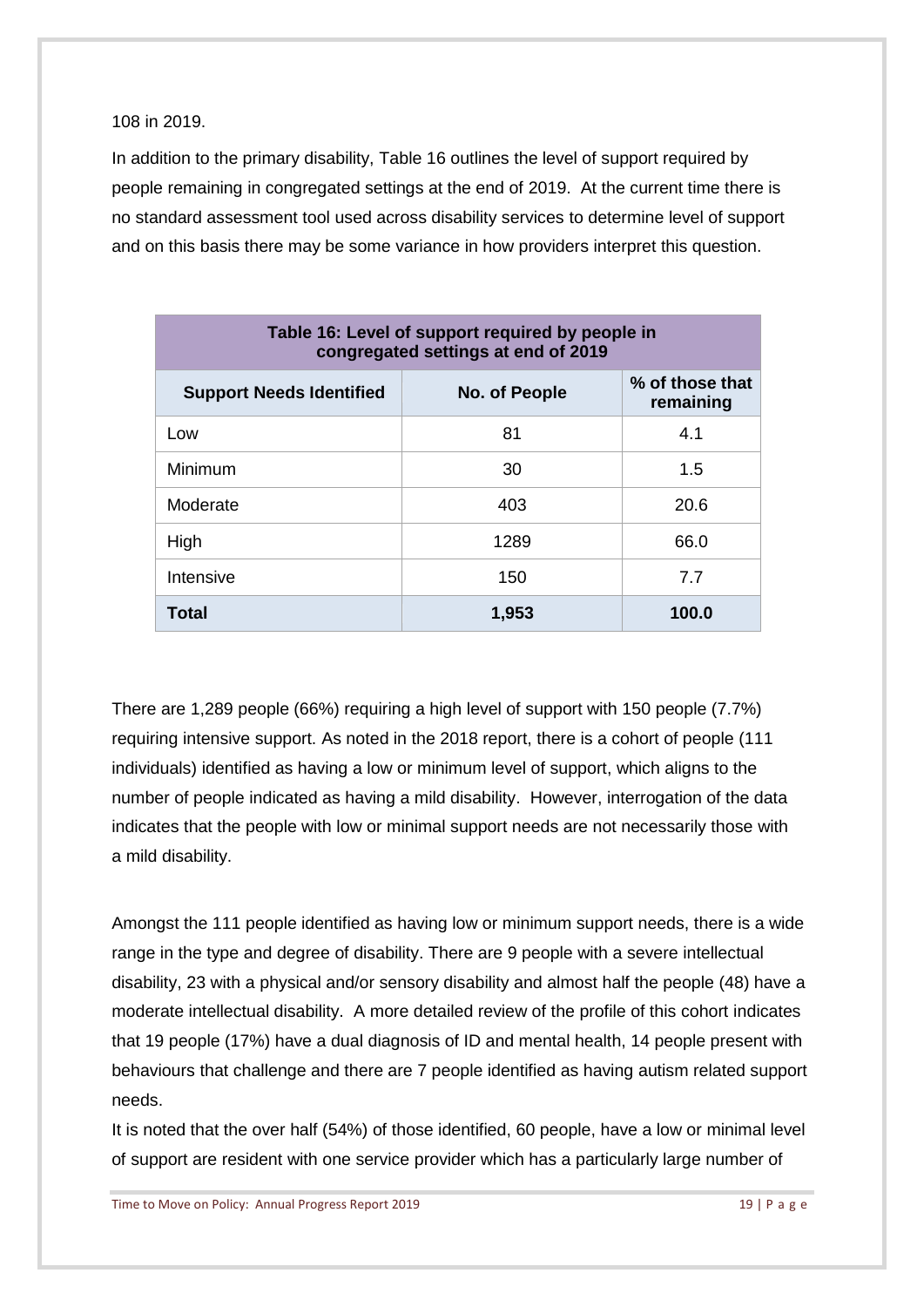congregated locations both stand-alone units and campus's. Of the remaining residents in this cohort, 32% are with one of two other providers who support particular groups, those with a physical and /or sensory disability (24 people) or those with MHID (12 people). The remaining 15 individuals are spread across a range of other service providers.

The 2019 master data set also provides scope for details to be provided on additional specific needs that might impact on people's residential supports. Table 17 examines the prevalence rates of high medical needs/ medical frailty and behaviours that challenge, as these two categories were captured in the original report.

| Table 17: Prevalence rates of high medical needs<br>and behaviours that challenge |               |                |  |
|-----------------------------------------------------------------------------------|---------------|----------------|--|
| Length of Stay as at 31/12/2019                                                   | No. of People | % of Residents |  |
|                                                                                   | 2009          |                |  |
| High Medical Needs / Medical Frailty*                                             | 723           | 17.6%          |  |
| Behaviours that challenge                                                         | 1089          | 26.6%          |  |
| 2019                                                                              |               |                |  |
| High Medical Needs / Medical Frailty*                                             | 767           | 39.3%          |  |
| Behaviours that challenge*                                                        | 635           | 32.5%          |  |

\**The 2009 figures were based on a survey completed by service providers. The 2019 figures are based on the master data set question where high medical needs were identified.* 

Additional needs can be categorised under a number of headings on the master data set including medical conditions, genetic conditions, acquired disabilities, epilepsy, high nursing, complex care needs, autism, physical disabilities and mental health conditions.

A review of the entries for 2019 shows that behaviours that challenge are identified for over 635 people. Epilepsy is the most common medical condition identified for 436 people, and 236 people are identified as having autism or autistic tendencies. There are 89 people identified as having complex needs and 78 people are recorded as having dementia. These categories are not necessarily mutually exclusive and there is no additional available information on 456 records.

Finally, an analysis was done to look at how long the people have been living in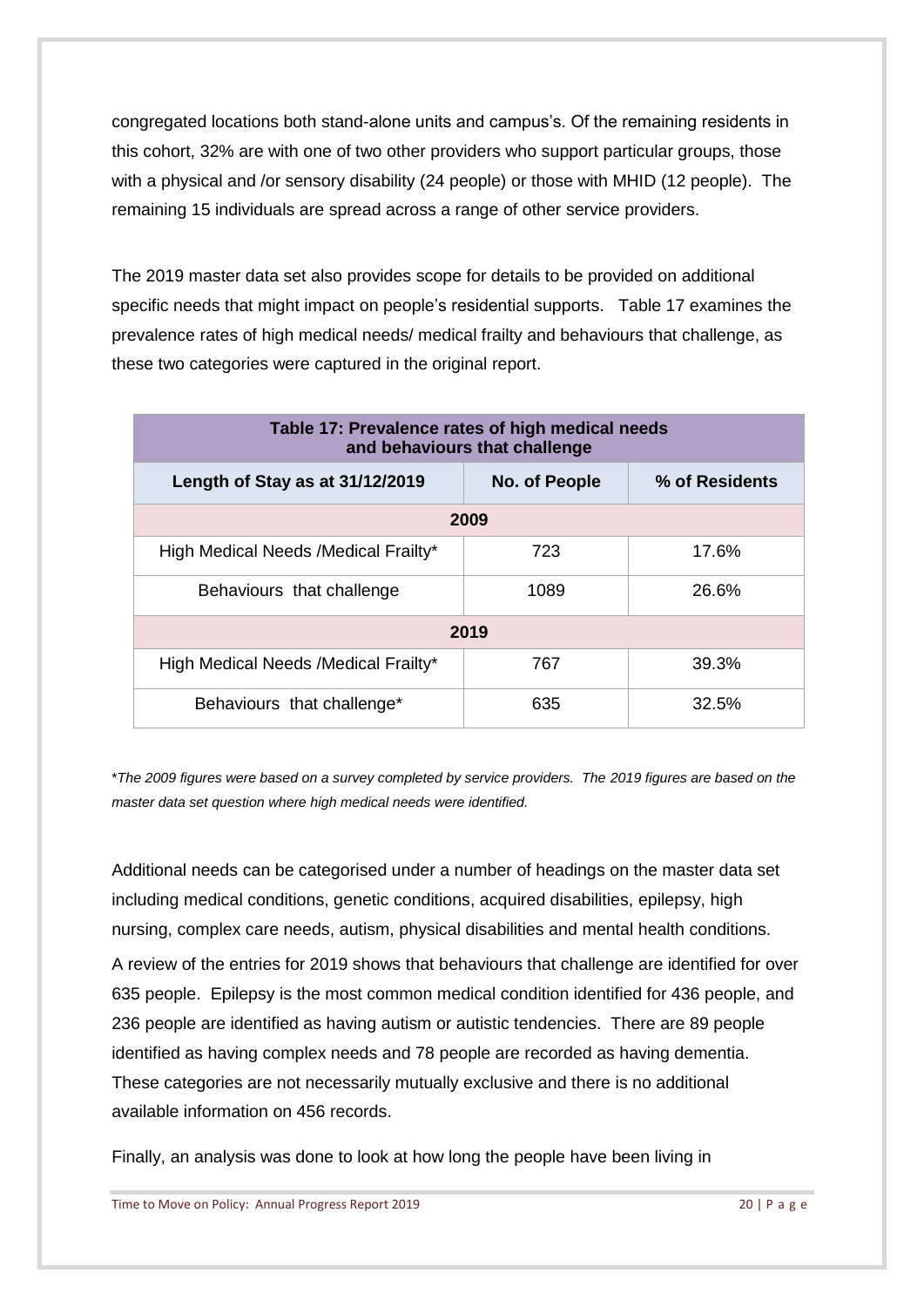congregated settings. This information is provided in Table 18 below which shows that 57.8% of people have now been living in a congregated environment for over 20 years, which does not include the 20% for whom no dates are provided.

The number of people who have lived in a congregated setting for less than 1 year is 23, the new admissions. It can be noted that there area total of 149 people (7.6% of the total population remaining) that have been in a congregated setting for less than 10 years and were therefore admitted after the policy was drafted in 2009.

| Table 18: Length of stay in a congregated setting |               |                              |
|---------------------------------------------------|---------------|------------------------------|
| Length of Stay as at 1/1/2020                     | No. of People | % of those that<br>remaining |
| less than 1                                       | 23            | 1.5                          |
| $1-4$ yrs                                         | 51            | 2.3                          |
| 5-10 yrs                                          | 75            | 3.8                          |
| 11-20 yrs                                         | 263           | 13.5                         |
| 21-30 yrs                                         | 304           | 15.6                         |
| 31-40 yrs                                         | 232           | 11.9                         |
| 41-50 yrs                                         | 299           | 15.3                         |
| 51 yrs plus                                       | 292           | 15.0                         |
| <b>Not Specified</b>                              | 414           | 21.2                         |
| <b>Total</b>                                      | 1,953         | 100.0                        |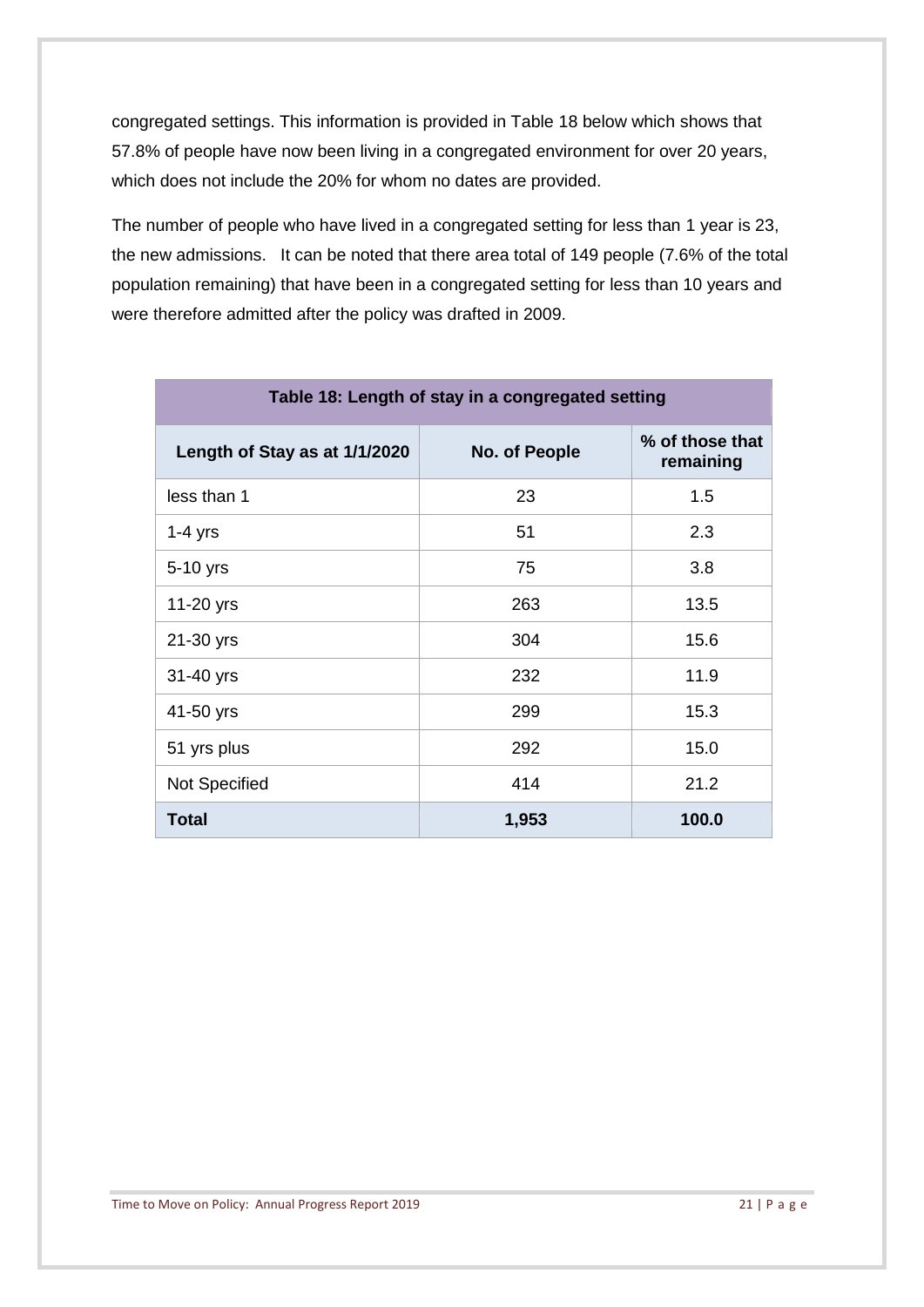## <span id="page-21-0"></span>**Profile of Congregated Setting Locations at year end 2019**

At the end of 2019 there remain 18 service providers delivering services in the tracked congregated settings. The map on the following page details the geographical spread of the remaining congregated settings across the nine HSE CHO Areas. This also includes data on the number of congregated centres operated by the HSE and voluntary sector providers in each Area, along with the overall number of residents within these locations.

During 2019 the full closure of two congregated setting locations was completed. These were the HSE's Cluain Fhionnain Centre in Killarney and St. Margaret's Centre in Donnybrook, Dublin.

The closure of Cluain Fhionnain was achieved through the collaborative efforts of the HSE, voluntary disability service providers and contracted home support providers regarding the provision of support. The housing supports to enable the residents to move were secured through a range of partnerships including working with the county council and Approved Housing Bodies. A key factor is bringing about a change of practice that enabling this service to advance the decongregation plans and deliver sustainable transitions was the Service Reform Fund investment and the support of the Genio Trust. The support of the SRF project and partners, enabled the service to develop the capacity to deliver a person centred model of support which, over the course of three years, enabled them to support all their residents to move to their new homes in the community.

The closure of St. Margaret's Centre was achieved following a very different journey. The leadership with a strong vision and an unwavering commitment to decongregation, led the process that supported all the ladies to find out what was a "good life" for them and then worked with them to achieve this. This service worked closely with community partners, county councils and the local HSE to achieve the full decongregation.

Whilst no other locations were closed entirely during 2019 a significant number of people have transitioned from a number of the priority centres which has led to a reduction in overcrowding, the closure of some campus based units and enabled person centred support and preparation for further transitions. In Table 19 below the high number of people to move from four named priority centres are noted.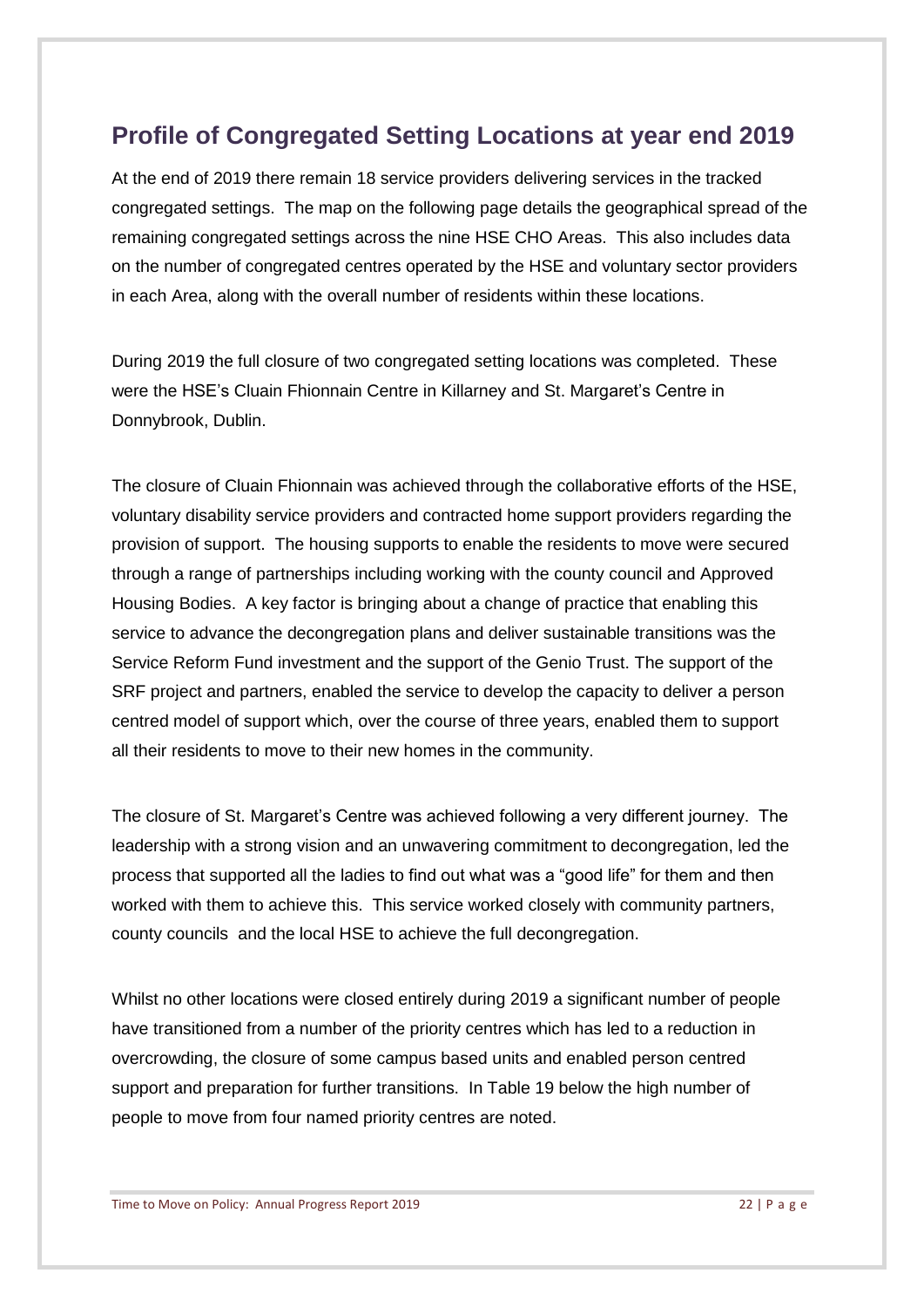| Service Provider              | No. of Residents |
|-------------------------------|------------------|
| St. Patrick's Centre Kilkenny | 8                |
| St John of God, Drumcar       | 8                |
| HSE – Cregg Sligo             | 23               |
| HSE - Áras Attracta           | 12               |

**Table 19: Congregated Settings with the highest number of transitions in 2019**

Year on year there is an increase in the number of locations where the remaining resident population falls below the threshold of 10 residents, which is the definition of a congregated setting. These centres continue to be identified as congregated on the basis that the residents remain in the original setting that does not effectively support community living and inclusion and are detailed in Table 20**.** 

| <b>Table 20: Congregated settings</b>          |  |
|------------------------------------------------|--|
| with less than 10 residents at the end of 2019 |  |

| Name of Setting                                | Number of Residents |
|------------------------------------------------|---------------------|
| Sunbeam Services, Hall Lodge, Arklow           | 2                   |
| HSE Donegal, Séan O' Heihir, Stranorlar        | 3                   |
| Cheshire Ireland, Abbeyview, Carlow            | 5                   |
| Cheshire Ireland, O'Dwyer Home, Mayo           | 6                   |
| Cheshire Ireland, Tullow, Sligo                | 6                   |
| <b>COPE Mayfield</b>                           | 6                   |
| <b>HSE Dawn House Wexford</b>                  | 6                   |
| HSE Donegal, Cill Aoibhinn, Donegal Town       | 6                   |
| Daughters of Charity, St Rosalies, Portmarnock | 7                   |
| <b>HSE Summerhill House, Wexford</b>           | 7                   |
| Sunbeam Services, Dunavon, Rathdrum            | $\overline{7}$      |
| <b>Cheshire Galway</b>                         | 8                   |
| <b>COPE Ballincollig</b>                       | 8                   |
| <b>HSE Florence House Wexford</b>              | 8                   |
| Laura Lynn Dublin                              | 8                   |
| St. Margaret's Dublin                          | 8                   |
| Cheshire Letterkenny                           | 9                   |
| <b>COPE Mallow</b>                             | 9                   |
| HSE Donegal, Inbhear na Mara                   | 9                   |
| St John of Gods, Carmona, Bray                 | 9                   |

Time to Move on Policy: Annual Progress Report 2019 23 | P a g e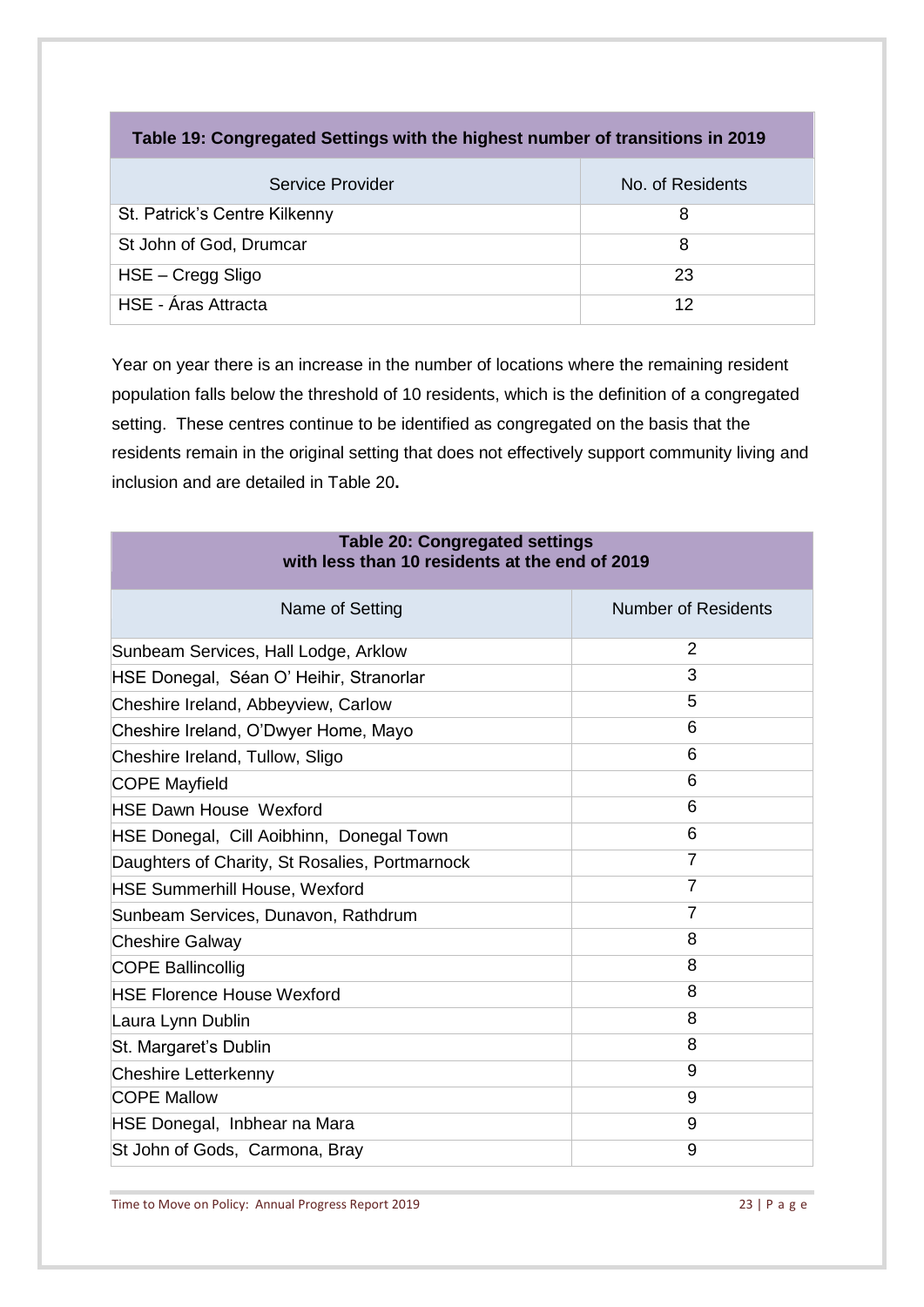# **Map of Centres/Campus & No of Residents remaining by CHO Area at year end 2019**

| CHO <sub>1</sub>        |                        |     |
|-------------------------|------------------------|-----|
| <b>Service Provider</b> | Centre /Campus Clients |     |
| HSF.                    |                        | 114 |
| 1 Vol. Sector           |                        | 15  |
| Total                   |                        | 129 |

### **CHO 2**

**CHO 4**

| <b>Service Provider</b> | Centre /Campus   Clients |    |
|-------------------------|--------------------------|----|
| HSF                     |                          |    |
| 2 Vol. Sector           |                          |    |
| Total                   |                          | 66 |

| CHO <sub>3</sub>        |                          |     |
|-------------------------|--------------------------|-----|
| <b>Service Provider</b> | Centre /Campus   Clients |     |
| HSE.                    |                          |     |
| 3 Vol. Sector           |                          | 213 |
| Total                   |                          | 213 |

| $\mathbf{v}$            |                |         |                  |
|-------------------------|----------------|---------|------------------|
| <b>Service Provider</b> | Centre /Campus | Clients |                  |
| <b>HSE</b>              |                |         |                  |
| 5 Vol. Sector           |                | 518     |                  |
| Total                   | 32             | 549     | CHO <sub>5</sub> |



| CHO <sub>5</sub>        |                |                |
|-------------------------|----------------|----------------|
| <b>Service Provider</b> | Centre /Campus | <b>Clients</b> |
| HSF                     |                |                |
| 4 Vol. Sector           |                |                |
| Total                   |                | 88             |

### **CHO 6**

| <b>Service Provider</b> | Centre /Campus | <b>Clients</b> |
|-------------------------|----------------|----------------|
| HSE.                    |                | 28             |
| 4 Vol. Sector           |                |                |
| Total                   | 10             | 96             |

| CHO <sub>7</sub>        |                       |                |
|-------------------------|-----------------------|----------------|
| <b>Service Provider</b> | <b>Centre /Campus</b> | <b>Clients</b> |
| <b>HSF</b>              |                       |                |
| 4 Vol. Sector           |                       | 354            |
| Total                   |                       | 354            |

| CHO <sub>8</sub>        |                |                |
|-------------------------|----------------|----------------|
| <b>Service Provider</b> | Centre /Campus | <b>Clients</b> |
| HSE.                    |                |                |
| 2 Vol. Sector           |                | 63             |
| Total                   |                | 63             |

| CHO <sub>9</sub>        |               |                |
|-------------------------|---------------|----------------|
| <b>Service Provider</b> | Centre/campus | <b>Clients</b> |
| HSE.                    |               | 109            |
| 3 Vol. Sector           |               | 286            |
| Total                   | 10            | 395            |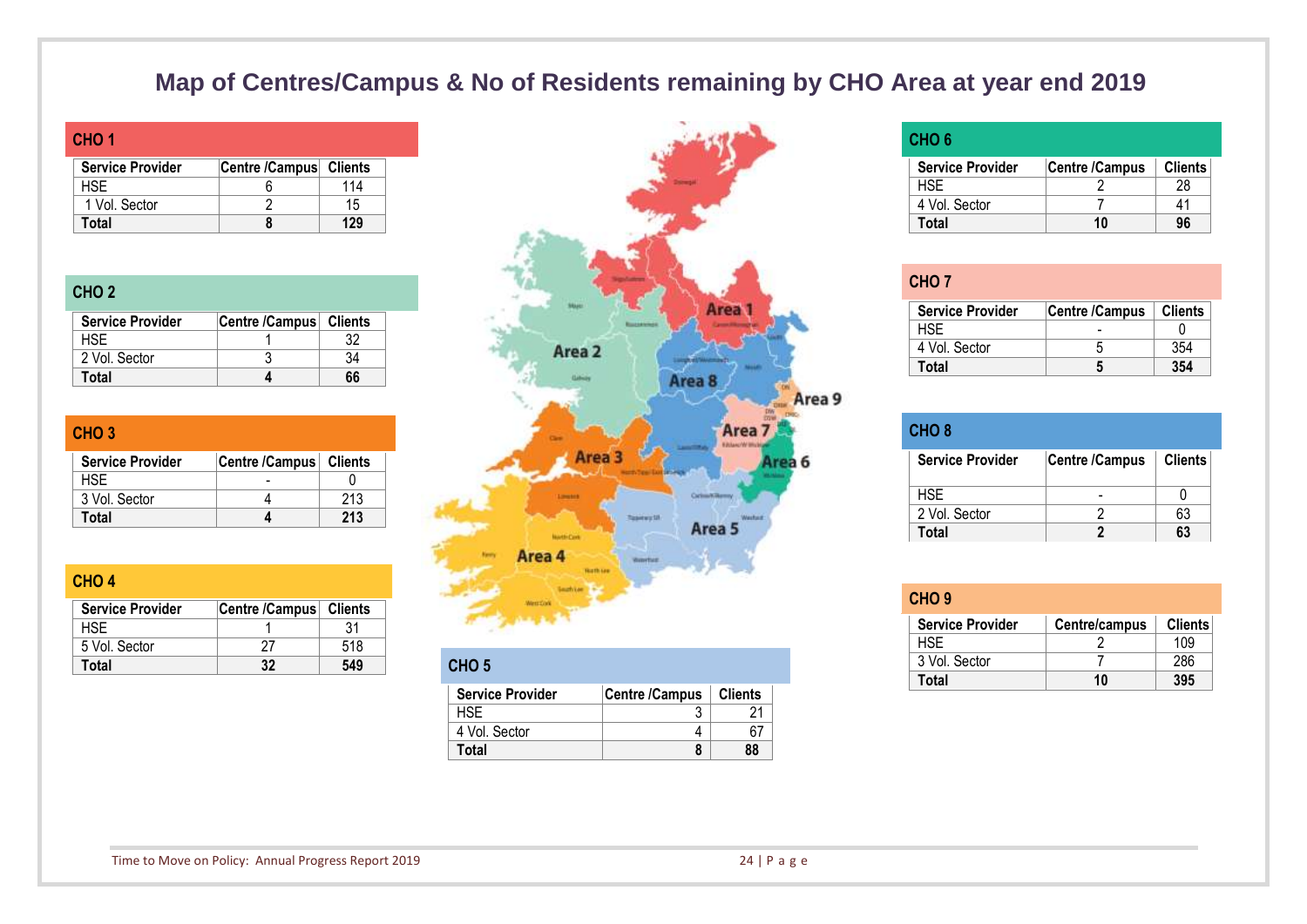# <span id="page-24-0"></span>**Overview of Policy Implementation 2012-2019**

At the end of 2017, the *Review of Policy Implementation 2012-2017 report* was published, which can be viewed on the Time to Move On webpage [www.hse.ie/timetomoveon/](http://www.hse.ie/timetomoveon/) . In this section the key information in that report has been updated to include the 2018 and 2019 data. A list of all the congregated settings at the end of 2019, including those that have closed since 2012 and the transitions completed to date is included in Appendix 1.

In Table 21 below, the number of people and the changes in the population in congregated settings over the period 2012-2019 are given.

| Table 21: Movements in the congregated settings population from 2012 to 2019 |       |  |
|------------------------------------------------------------------------------|-------|--|
| No. of people who transitioned                                               | 942   |  |
| No. of people who passed away                                                | 789   |  |
| No. of people admitted or re-admitted                                        | 278   |  |
| No. of residents at end of 2019                                              | 1,953 |  |

*\* Following the validation of all the data up to 31/12/2019 this figure has been increased to include one admission that occurred during the previous year but was not reported in the data for that year.*

Chart A below sets out the key movements in the population over the seven year period since implementation commenced, including transitions, admissions and deaths.



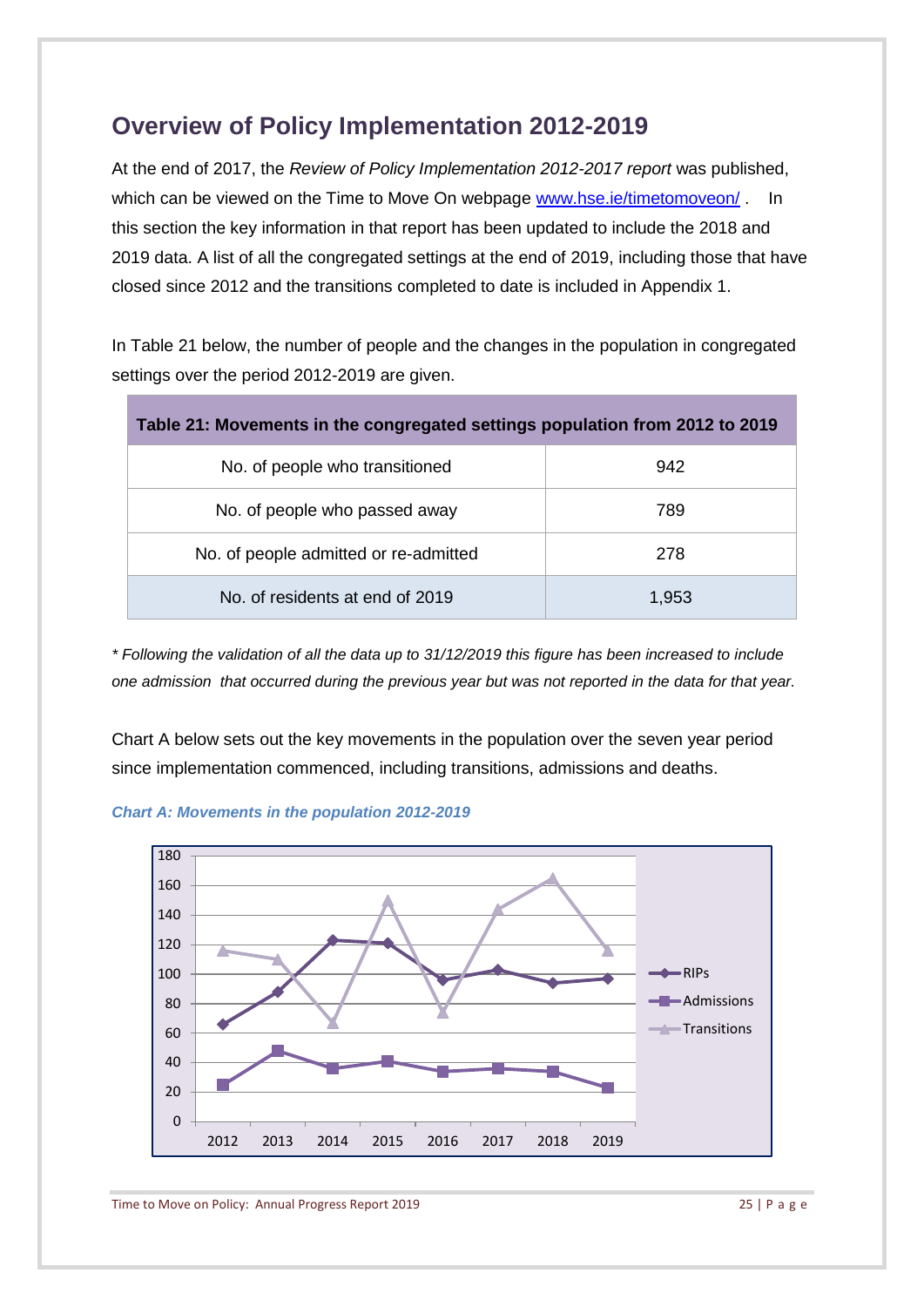Chart B below sets out the number of transitions completed from 2012 to 2019, which highlights that there have been annual variations but that over the last two years the number of transitions has improved and is increasing, which is in line with expectations based on the availability of housing coming on stream through the capital funding stream.





In Chart C below, the changes in the population in the 15 largest settings up to 2019 are given. This chart illustrates that there has been a very significant reduction in the numbers in many of the largest and highest priority settings, including St John of God Drumcar, St Raphaels Centre Youghal and St Patricks Kilkenny.

#### *Chart C: Population in the 15 largest settings 2009 and 2019*

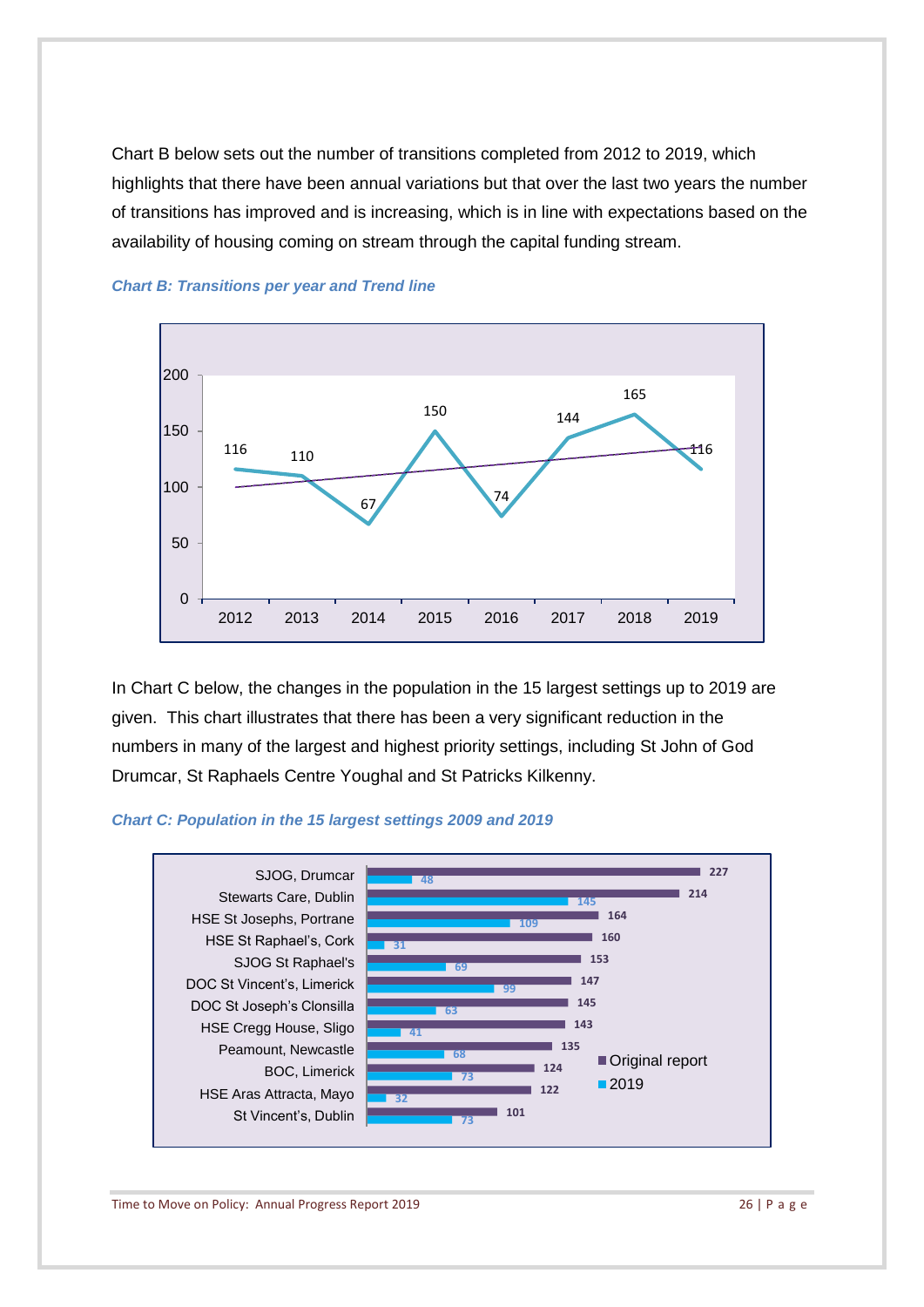In Chart D below, the level and degree of disability identified for all those who have completed their transition is given.



### *Chart D: Level and degree of disability of the people who have moved*

In Chart E below, the level of support of the people that transitioned, at the time of their move, is given.



### *Chart E: Level of support Needs of the people who have moved*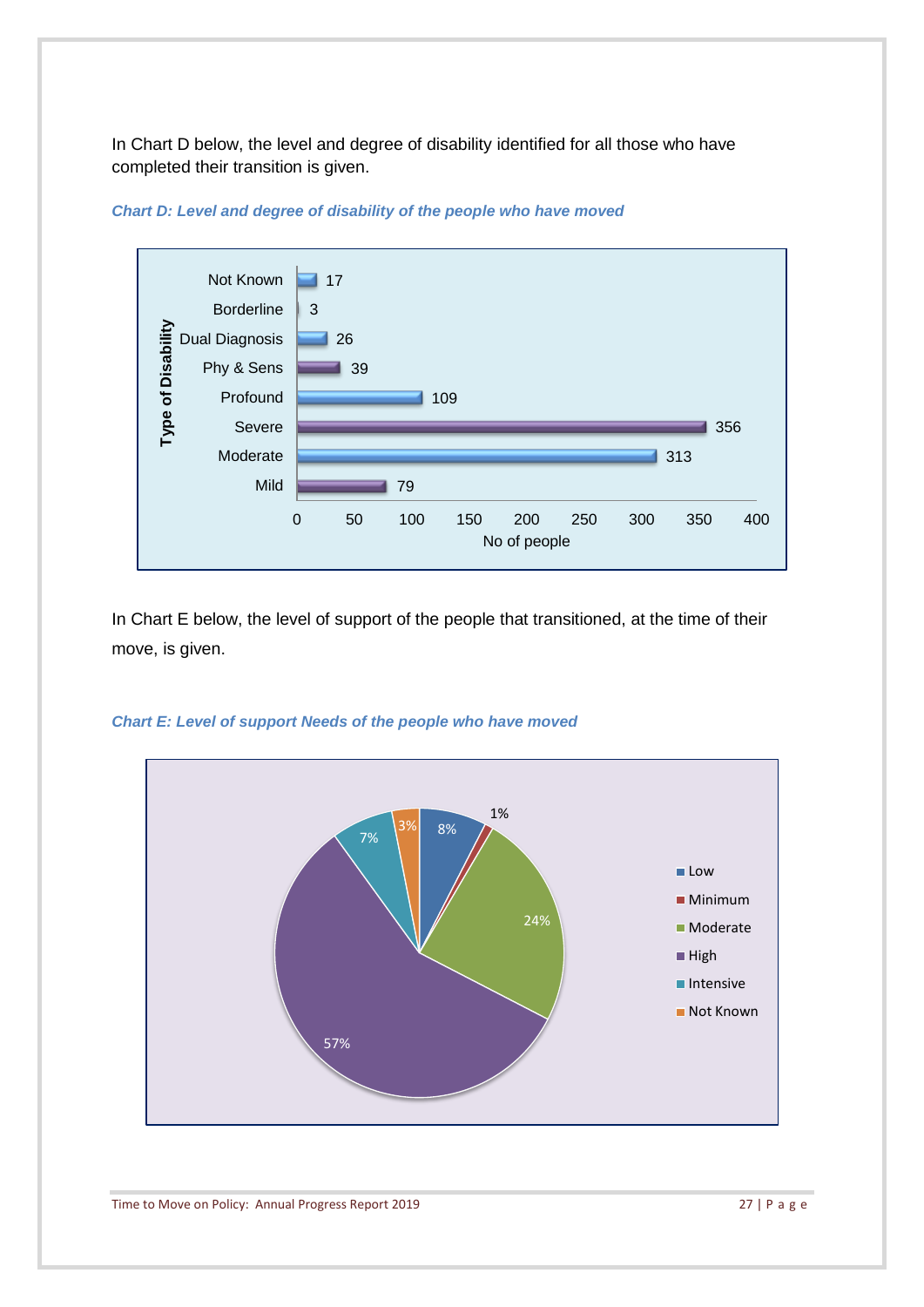In Chart F below, the age profile of the people that transitioned, at the time of their move, is given.



### *Chart F: Age profile of the people who have moved*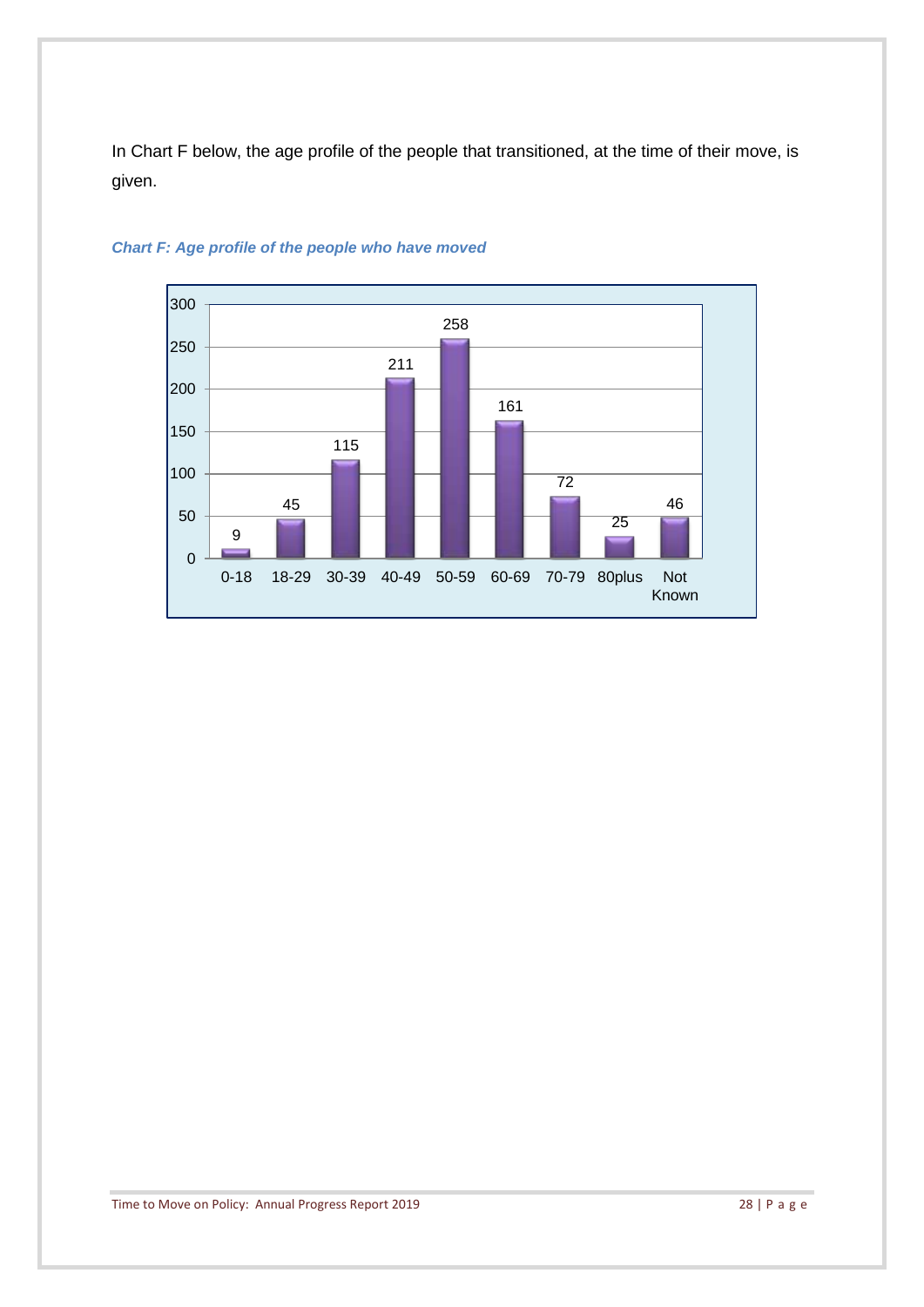# <span id="page-28-0"></span>**Appendix 1: All transitions completed and Residents remaining in Congregated Settings up to 31/12/19**

| <b>Service Providers and Locations in CHO Area 1</b> |                                       |                                         |                                         |                                                                             |
|------------------------------------------------------|---------------------------------------|-----------------------------------------|-----------------------------------------|-----------------------------------------------------------------------------|
| <b>Service Provider</b>                              | <b>Service Areas in</b><br><b>CHO</b> | <b>Transitions</b><br>up to y/e<br>2019 | <b>Residents</b><br>as at<br>31/12/2019 | Current no. of<br><b>Centres/Units/Campus's</b><br>within this Service Area |
| Cheshire Ireland                                     | Cheshire<br>Letterkenny               | 6                                       | 9                                       | 1 centre, Letterkenny, Co<br>Donegal                                        |
|                                                      | Cheshire Sligo                        | 4                                       | 6                                       | 1 centre, Sligo town                                                        |
| <b>HSE</b>                                           | Donegal -Inbhear<br>na Mara           | $\Omega$                                | 9                                       | 1 centre, Bundoran, Co<br>Donegal                                           |
|                                                      | Donegal - JCM<br>Complex              | $\Omega$                                | 16                                      | 1 centre, Carndonagh, Co.<br>Donegal                                        |
|                                                      | Donegal - Cill<br>Aoibhinn            | $\Omega$                                | 6                                       | 1 centre, Kilymard, Co.<br>Donegal                                          |
|                                                      | Donegal-<br>S.O'Hare                  | 2                                       | 3                                       | 1 centre, Stranorlar, Co<br>Donegal                                         |
|                                                      | Sligo -<br>Cloonamahon                | 6                                       | 39                                      | 1 centre, Collooney, Co. Sligo                                              |
|                                                      | Sligo Cregg<br>House                  | 66                                      | 41                                      | 13 centres on campus,<br>Ballincar, Co Sligo.<br><b>7 units have closed</b> |
|                                                      |                                       | 84                                      | 129                                     |                                                                             |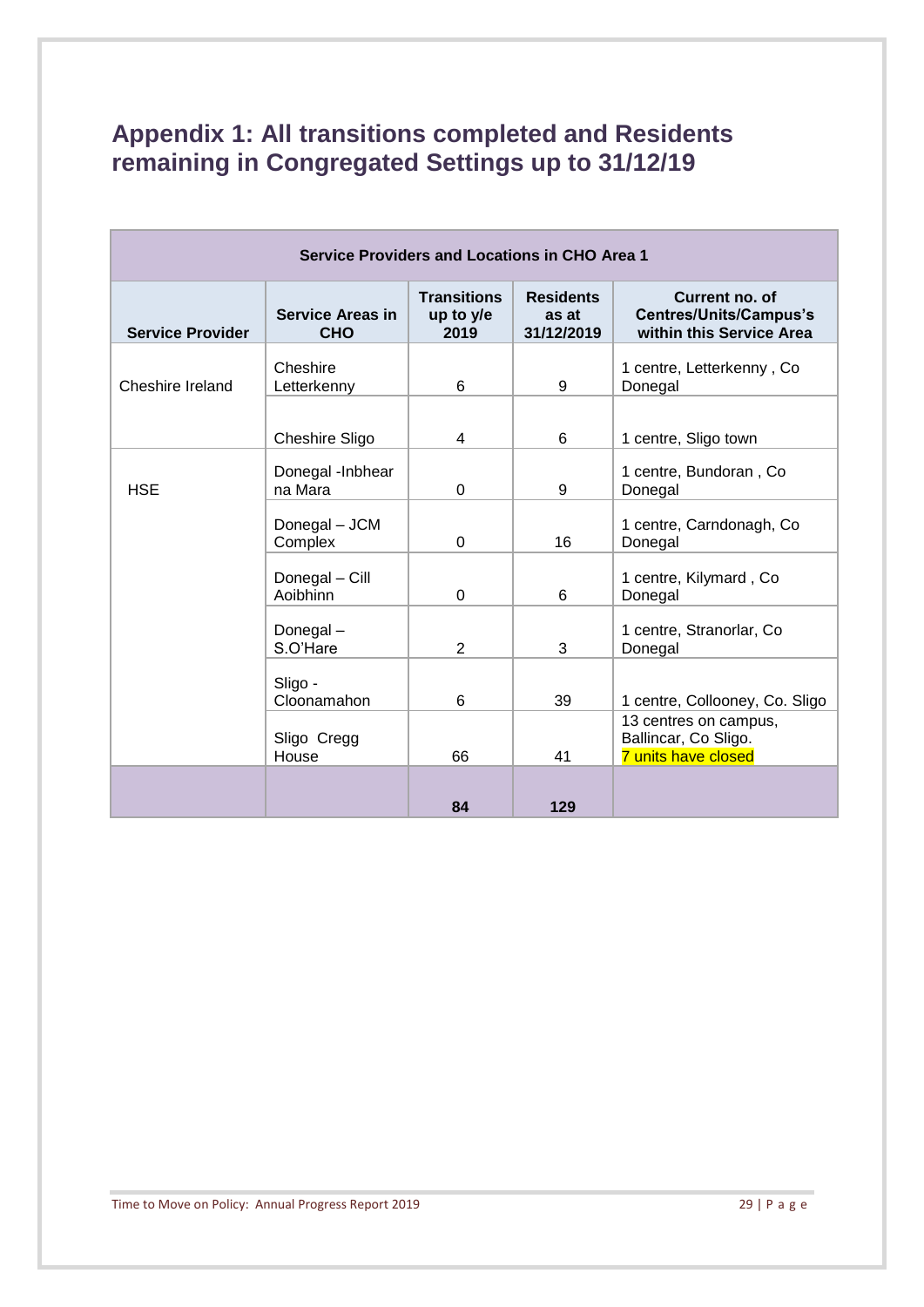| <b>Service Providers and Locations in CHO Area 2</b> |                                       |                                         |                                         |                                                                             |
|------------------------------------------------------|---------------------------------------|-----------------------------------------|-----------------------------------------|-----------------------------------------------------------------------------|
| <b>Service Provider</b>                              | <b>Service Areas in</b><br><b>CHO</b> | <b>Transitions</b><br>up to y/e<br>2019 | <b>Residents</b><br>as at<br>31/12/2019 | Current no. of<br><b>Centres/Units/Campus's</b><br>within this Service Area |
| <b>BOC Galway</b>                                    | John Paul Centre                      | 25                                      | 20                                      | 4 centres on campus,<br>Ballybane, Galway city                              |
|                                                      | <b>Kilcoran Centre</b>                |                                         | 0                                       | 1 centre in Clarinbridge<br><b>CLOSED</b>                                   |
| Cheshire Ireland                                     | Cheshire Galway                       | 3                                       | 8                                       | 1 centre, Galway city                                                       |
|                                                      | Cheshire Mayo                         | 4                                       | 6                                       | 1 centre, Swinford, Co. Mayo                                                |
| <b>HSE</b>                                           | HSE Mayo - Aras<br>Attracta           | 42                                      | 32                                      | 10 centres on campus,<br>Swinford,<br>10 units have closed                  |
|                                                      |                                       | 74                                      | 66                                      |                                                                             |

| <b>Service Providers and Locations in CHO Area 3</b> |                                       |                                           |                                         |                                                                             |
|------------------------------------------------------|---------------------------------------|-------------------------------------------|-----------------------------------------|-----------------------------------------------------------------------------|
| <b>Service Provider</b>                              | <b>Service Areas in</b><br><b>CHO</b> | <b>Transitions</b><br>up to $y/e$<br>2019 | <b>Residents</b><br>as at<br>31/12/2019 | Current no. of<br><b>Centres/Units/Campus's</b><br>within this Service Area |
| <b>Brothers of Charity</b><br>Limerick               | Brothers of<br>Charity, Limerick      | 17                                        | 73                                      | 15 centres, campus,<br>Bawnmore, Limerick<br>Some units on campus closed    |
| Cheshire Ireland                                     | Cheshire<br>Rathfredagh               |                                           | 17                                      | 1 centre, Newcastle West,<br>Co. Limerick                                   |
| Daughters of<br>Charity                              | St. Vincent's<br>Centre               | 18                                        | 99                                      | 20 centres, campus, Lisnagry,<br>Limerick.<br>Some units on campus closed   |
|                                                      | St. Anne's Centre                     | 2                                         | 24                                      | 4 centres on campus,<br>Roscrea                                             |
|                                                      |                                       | 38                                        | 213                                     |                                                                             |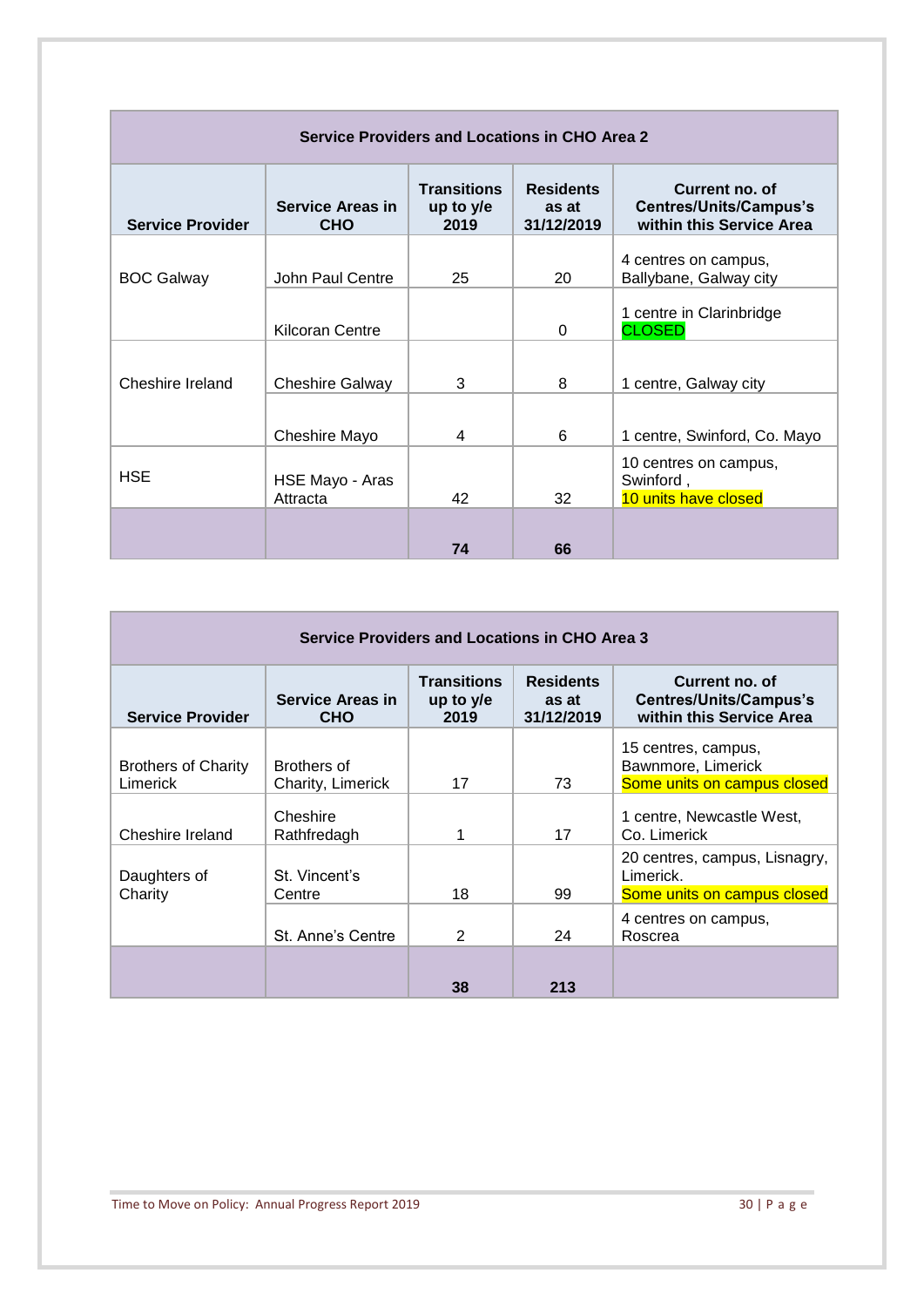| <b>Service Providers and Locations in CHO Area 4</b> |                                                               |                                         |                                         |                                                                                                           |
|------------------------------------------------------|---------------------------------------------------------------|-----------------------------------------|-----------------------------------------|-----------------------------------------------------------------------------------------------------------|
| <b>Service Provider</b>                              | <b>Service Areas in</b><br><b>CHO</b>                         | <b>Transitions</b><br>up to y/e<br>2019 | <b>Residents</b><br>as at<br>31/12/2019 | Current no. of<br><b>Centres/Units/Campus's</b><br>within this Service Area                               |
| <b>Brothers of Charity</b><br>Southern               | Brothers of<br>Charity, Upton<br>Campus<br><b>Brothers of</b> | 3                                       | 26                                      | 6 centres on campus, Upton,<br>Co. Cork<br>11 centres on campus,                                          |
|                                                      | Charity, Lota<br>Campus                                       | $\overline{7}$                          | 35                                      | Glanmire, Co. Cork.<br>One unit has closed                                                                |
| Cheshire Ireland                                     | Cheshire, St<br>Laurence, Cork                                | 5                                       | 15                                      | 1 centre and apartments on a<br>campus Glanmire, Co. Cork.                                                |
|                                                      | Cheshire,<br>Killarney                                        | 0                                       | 11                                      | Apartment complex, Killarney                                                                              |
| <b>HSE</b>                                           | St Raphaels<br>Centre                                         | 55                                      | 31                                      | Campus A (6 Units)<br><b>CLOSED.</b><br>Campus B (Oakvale) & 2<br><b>Hostels</b>                          |
|                                                      | Grove House                                                   | 28                                      | 0                                       | One unit on campus, Cork<br>City CLOSED                                                                   |
|                                                      | Cluan Fhionnain                                               | 27                                      | 0                                       | 2 units on campus, Killarney,<br>Co Kerry CLOSED 2019                                                     |
| <b>COPE Foundation</b>                               | <b>COPE</b><br>Foundation                                     | 17                                      | 336                                     | Campus A, Montenotte, Cork-<br>9 units                                                                    |
|                                                      |                                                               |                                         |                                         | Campus B, Montenotte, Cork-<br>3 units                                                                    |
|                                                      |                                                               |                                         |                                         | Campus C, Hollyhill, Cork-7<br>units                                                                      |
|                                                      |                                                               |                                         |                                         | 5 Co. City centres : Togher,<br>Glasheen, Deerpark<br>(cluster), Mayfield, Turners<br>Cross               |
|                                                      |                                                               |                                         |                                         | 9 Co. Cork centres: Midleton,<br>Macroom, Kanturk,<br>Ballincollig, Clonakilty (2),<br>Bandon, Mallow (2) |
| <b>Cork Association</b><br>for Autism                | <b>Cork Association</b><br>for Autism                         | 1                                       | n/a                                     | Campus setting in<br>Carrigtwohill                                                                        |
| St John of Gods                                      | St John of God,<br>Kerry Services,<br><b>Beaufort</b>         | 4                                       | 70                                      | 11 centres on campus,<br>Beaufort, Co. Kerry.                                                             |
| <b>St Vincent's Centre</b>                           | Sisters of Charity,<br>St. Vincent's<br>Centre                | 13                                      | 25                                      | 2 units on campus, Cork City                                                                              |
|                                                      |                                                               | 160                                     | 549                                     |                                                                                                           |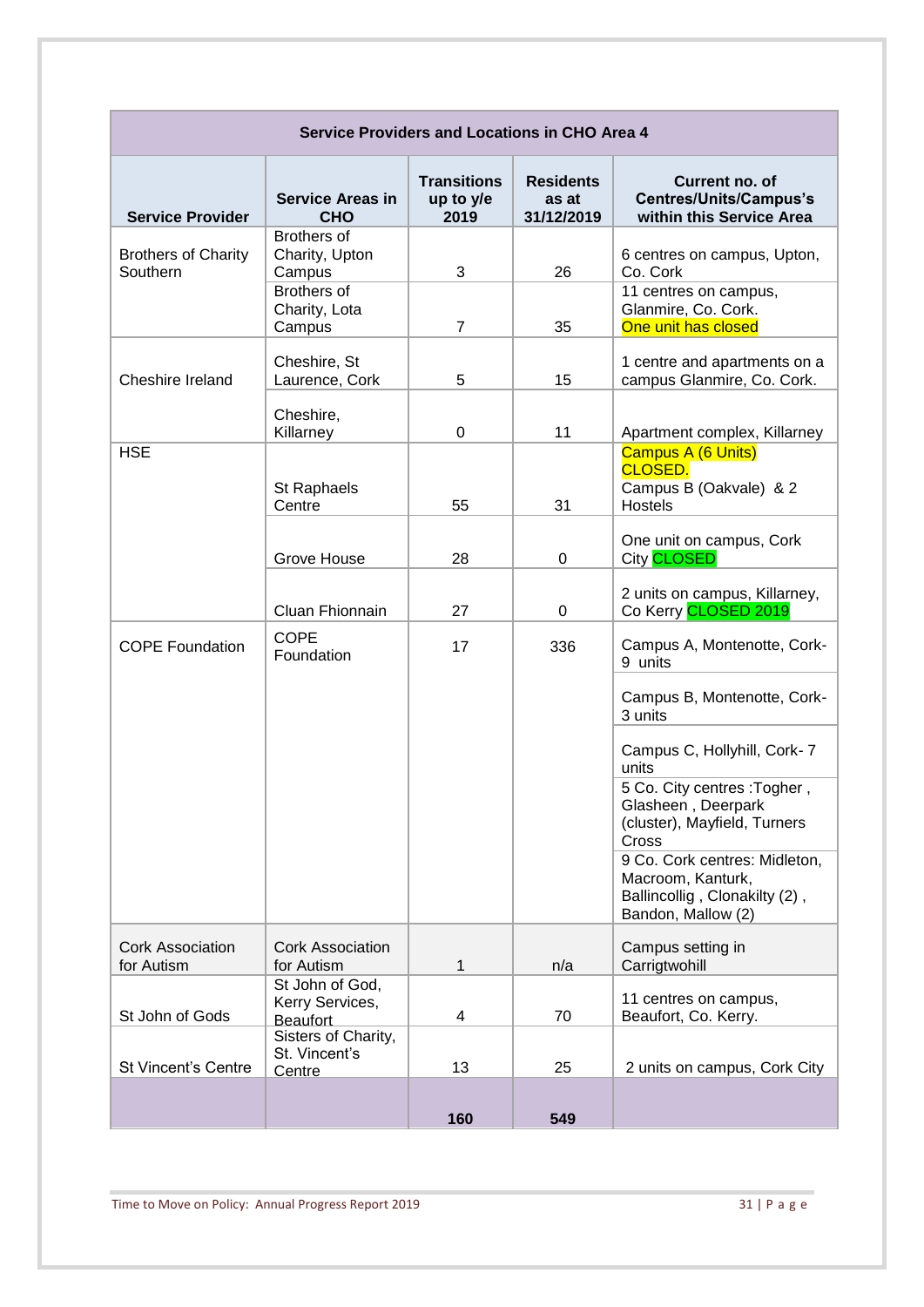| <b>Service Providers and Locations in CHO Area 5</b> |                                              |                                           |                                         |                                                                             |
|------------------------------------------------------|----------------------------------------------|-------------------------------------------|-----------------------------------------|-----------------------------------------------------------------------------|
| <b>Service Provider</b>                              | <b>Service Areas in</b><br><b>CHO</b>        | <b>Transitions</b><br>up to $y/e$<br>2019 | <b>Residents</b><br>as at<br>31/12/2019 | Current no. of<br><b>Centres/Units/Campus's</b><br>within this Service Area |
| Brothers of Charity,<br>South East                   | Belmont,<br>Waterford                        | 11                                        | 10                                      | 2 units on campus. Some<br>units have closed                                |
| Carriglea Cairdre<br>Services                        | Carriglea Cairdre<br><b>Services</b>         | 14                                        | 32                                      | 7 centres on a campus,<br>Dungarvan, Co. Waterford.<br>1 unit has closed    |
| Cheshire Ireland                                     | <b>Cheshire Tullow</b>                       | 11                                        | 5                                       | 1 centre and apartment<br>complex, Tullow Co. Carlow                        |
| <b>HSE</b>                                           | Wexford<br><b>Residential IDS</b><br>(WRIDS) | 14                                        | 21                                      | 3 centres in Co Wexford<br>locations                                        |
| St. Patricks Centre,<br>Kilkenny                     | St. Patricks<br>Centre, Kilkenny             | 61                                        | 20                                      | 2 Campus's, with 7 units in<br>total. Some units have closed                |
|                                                      |                                              | 111                                       | 88                                      |                                                                             |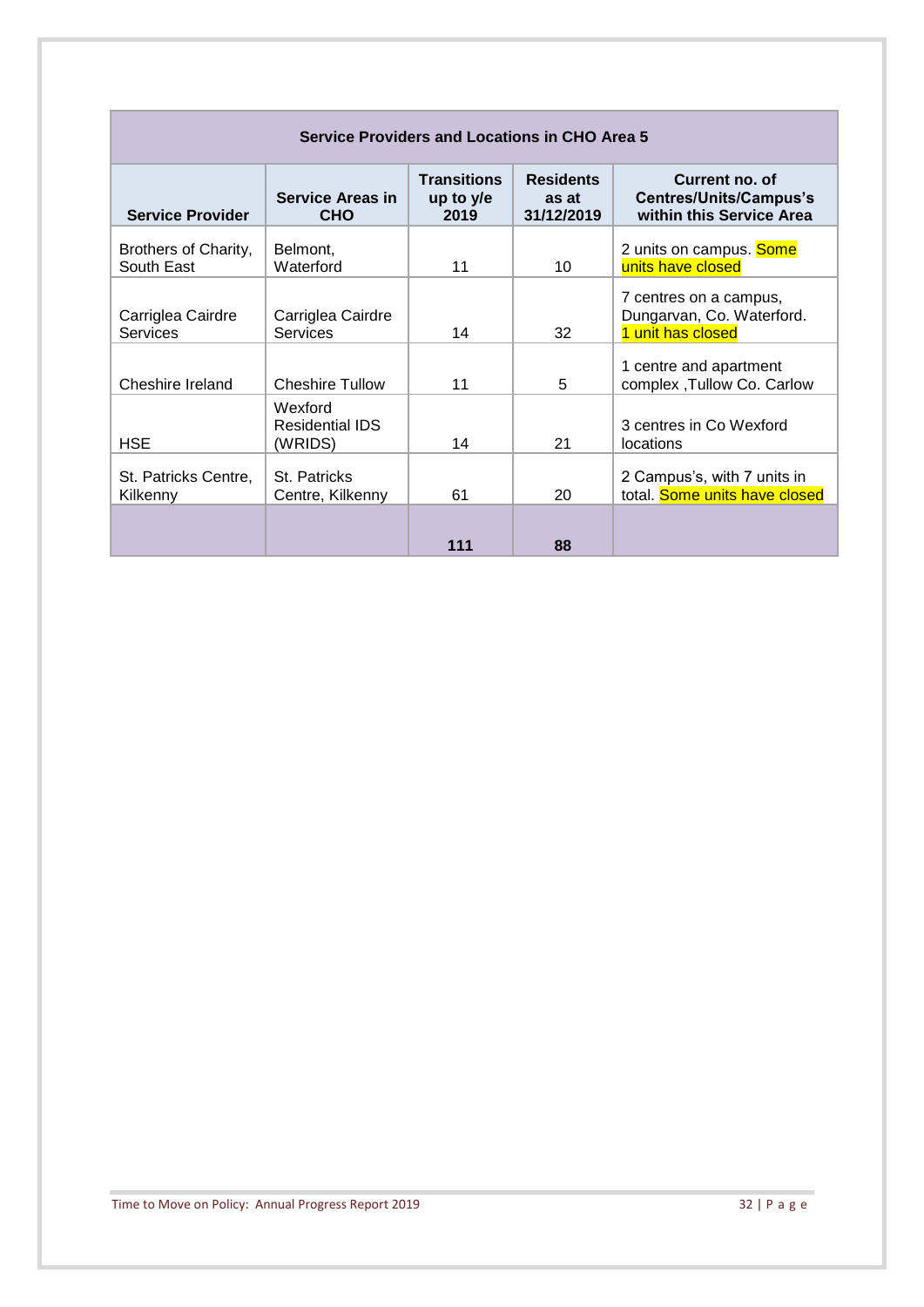| <b>Service Providers and Locations in CHO Area 6</b> |                                       |                                         |                                         |                                                                             |  |
|------------------------------------------------------|---------------------------------------|-----------------------------------------|-----------------------------------------|-----------------------------------------------------------------------------|--|
| <b>Service Provider</b>                              | <b>Service Areas in</b><br><b>CHO</b> | <b>Transitions</b><br>up to y/e<br>2019 | <b>Residents</b><br>as at<br>31/12/2019 | Current no. of<br><b>Centres/Units/Campus's</b><br>within this Service Area |  |
| Cheshire Ireland                                     | Cheshire<br>Shillelagh                | 1                                       | 19                                      | 1 centre, Shillelagh, Co.<br>Wicklow                                        |  |
|                                                      | Cheshire<br>Monkstown                 | 17                                      | 0                                       | 1 centre Monkstown<br>CLOSED <sub>2018</sub>                                |  |
| <b>Children's Sunshine</b><br>Home                   | Children's<br>Sunshine Home           | 1                                       | 8                                       | 1 centre, Foxrock, Dublin                                                   |  |
| <b>HSE</b>                                           | Southside IDS,<br>Aisling House       | 5                                       | 10                                      | 3 adjacent centres, Maynooth<br>Co. Kildare.                                |  |
|                                                      | Southside IDS<br>Good Counsel         | 29                                      | 0                                       | <b>CLOSED</b>                                                               |  |
|                                                      | Southside IDS,<br>Hawthorns           | 3                                       | 18                                      | 5 centres in a cluster,<br>Stillorgan, Co. Dublin                           |  |
| St John of God                                       | Carmona                               | 0                                       | 9                                       | 2 centres on a campus, Bray.<br>Co. Wicklow                                 |  |
| St Margaret's<br>Centre                              | St Margaret's<br>Centre               | 40                                      | 0                                       | 1 campus, Donnybrook,<br>Dublin CLOSED 2019                                 |  |
| Sunbeam                                              | Sunbeam, Hall<br>Lodge                | 9                                       | $\overline{2}$                          | 1 centre, Arklow, Co.<br>Wicklow                                            |  |
|                                                      | Sunbeam,<br>Dunavon                   | 0                                       | $\overline{7}$                          | 1 centre, Rathdrum. Co.<br>Wicklow                                          |  |
|                                                      | Sunbeam.<br>Roseanna<br>Gardens       | 3                                       | 11                                      | 4 centres in cluster, Ashford,<br>Co. Wicklow.<br>One unit has closed       |  |
|                                                      | Sunbeam,<br>Valleyview                | 2                                       | 12                                      | 2 adjacent centres,<br>Rathdrum, Co. Wicklow                                |  |
|                                                      |                                       | 110                                     | 96                                      |                                                                             |  |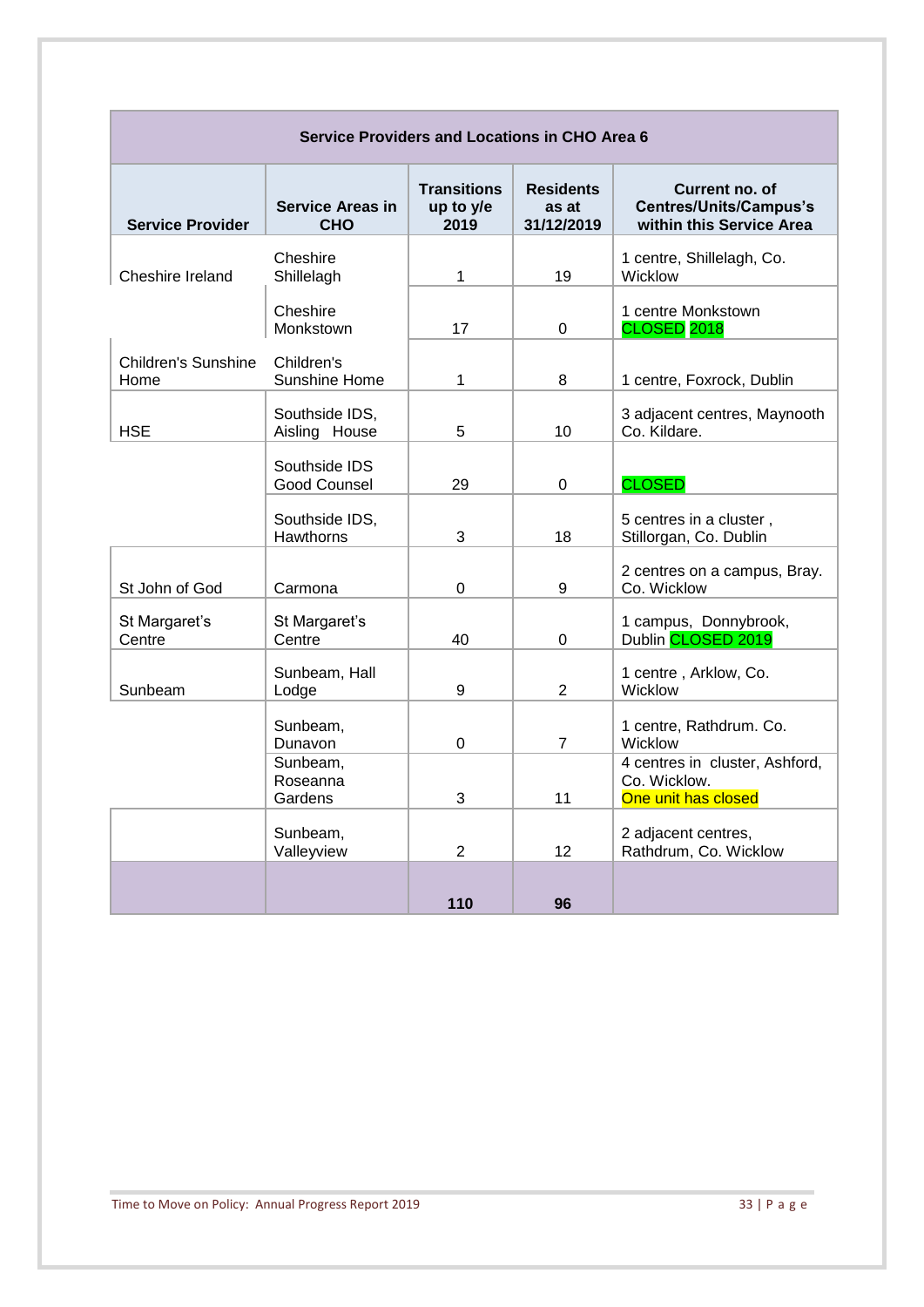| <b>Providers and Locations in CHO Area 7</b> |                                       |                                         |                                         |                                                                             |
|----------------------------------------------|---------------------------------------|-----------------------------------------|-----------------------------------------|-----------------------------------------------------------------------------|
| <b>Service Provider</b>                      | <b>Service Areas in</b><br><b>CHO</b> | <b>Transitions</b><br>up to y/e<br>2019 | <b>Residents</b><br>as at<br>31/12/2019 | Current no. of<br><b>Centres/Units/Campus's</b><br>within this Service Area |
| Cheeverstown                                 | Cheeverstown<br>House                 | 8                                       | 60                                      | 14 centres on campus,<br>Templeogue, Dublin                                 |
| Peamount<br>Healthcare                       | Peamount<br>Healthcare                | 3                                       | 68                                      | 16 centres on campus,<br>Newcastle, Co. Dublin.<br>One unit has closed      |
| St John of God<br>Services                   | St Raphael's<br>Centre Celbridge      | 55                                      | 69                                      | 12 centres on campus,<br>Celbridge, Co. Kildare.<br>Some units have closed  |
|                                              | Islandbridge                          | 2                                       | 12 <sup>2</sup>                         | 1 centre, Islandbridge, Dublin                                              |
| <b>Stewarts Care</b>                         | <b>Stewarts Care</b>                  | 9                                       | 145                                     | 26 centres on campus,<br>Palmerstown, Dublin                                |
|                                              |                                       | 77                                      | 354                                     |                                                                             |

| <b>Providers and Locations in CHO Area 8</b> |                                       |                                           |                                         |                                                                             |
|----------------------------------------------|---------------------------------------|-------------------------------------------|-----------------------------------------|-----------------------------------------------------------------------------|
| <b>Service Provider</b>                      | <b>Service Areas in</b><br><b>CHO</b> | <b>Transitions</b><br>up to $y/e$<br>2019 | <b>Residents</b><br>as at<br>31/12/2019 | Current no. of<br><b>Centres/Units/Campus's</b><br>within this Service Area |
| Muiriosa<br>Foundation                       | Moore Abbey                           | 48                                        | 15                                      | 1 centre on campus<br>Monasterevin.<br><b>All other units closed</b>        |
|                                              | St. Mary's Centre                     | 17                                        | $\Omega$                                | 1 unit on campus, Delvin Co<br>Westmeath CLOSED 2018                        |
| <b>HSE</b>                                   | Alvernia House                        | 33                                        | $\Omega$                                | <b>CLOSED</b>                                                               |
|                                              | St. Peter's                           | 15                                        | $\Omega$                                | <b>CLOSED</b>                                                               |
|                                              | Lough Sheever                         | 19                                        | $\Omega$                                | <b>CLOSED</b>                                                               |
| St John of God                               | St Mary's Centre                      | 72                                        | 48                                      | 12 centres on campus,<br>Drumcar.<br>Some units closed                      |
|                                              |                                       | 204                                       | 63                                      |                                                                             |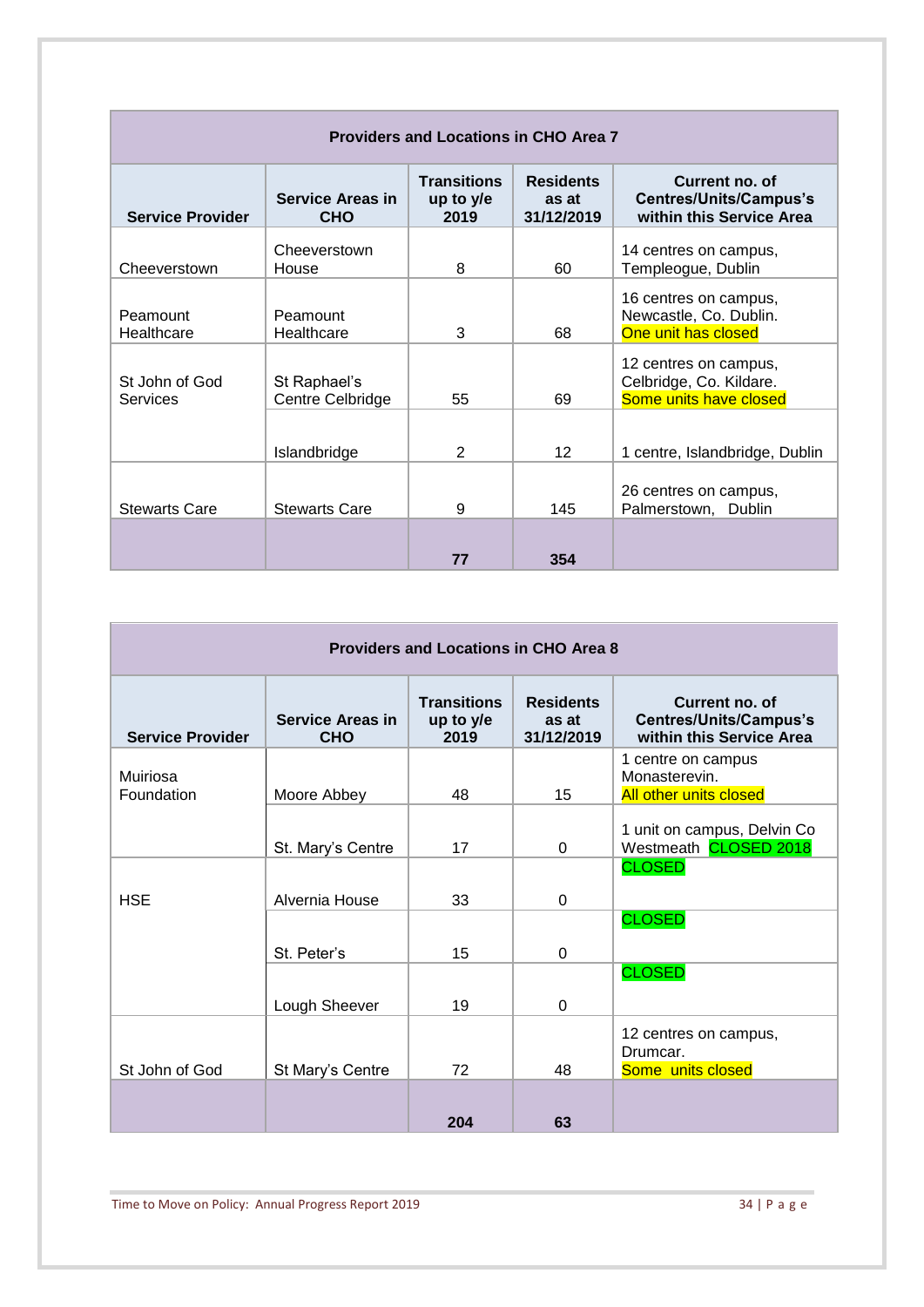| <b>Providers and Locations in CHO Area 9</b> |                                       |                                         |                                         |                                                                             |
|----------------------------------------------|---------------------------------------|-----------------------------------------|-----------------------------------------|-----------------------------------------------------------------------------|
| <b>Service Provider</b>                      | <b>Service Areas in</b><br><b>CHO</b> | <b>Transitions</b><br>up to y/e<br>2019 | <b>Residents</b><br>as at<br>31/12/2019 | Current no. of<br><b>Centres/Units/Campus's</b><br>within this Service Area |
| Cheshire Ireland                             | Cheshire, Cara                        | $\overline{2}$                          | 13                                      | 1 centre, Phoenix Park,<br>Dublin                                           |
| St. Paul's                                   | St Paul's                             | 10                                      | $\mathbf 0$                             | <b>CLOSED</b>                                                               |
| Daughters of<br>Charity                      | St. Joseph's                          | 3                                       | 90                                      | 16 centres on campus,<br>Clonsilla, Dublin                                  |
|                                              | St. Louise's<br>Centre                | 0                                       | 52                                      | 10 centres on campus,<br>Glenmaroon, Dublin                                 |
|                                              | St. Rosalie's                         | $\overline{7}$                          | $\overline{7}$                          | 1 centre, Portmarnock, Co.<br>Dublin.                                       |
|                                              | St. Vincent's<br>Centre               | 8                                       | 73                                      | 11 centres on campus, Navan<br>Road, Dublin                                 |
| <b>HSE</b>                                   | HSE, Cuan<br>Aoibheann                | 19                                      | $\mathbf 0$                             | 1 centre, Phoenix Park,<br>Dublin CLOSED 2018                               |
|                                              | HSE, St.<br>Josephs IDS               | 24                                      | 109                                     | 15 centres on 1 campus,<br>Donabate and 1 campus with<br>5 units, Oldtown,  |
| St. Michael's House                          | Baldoyle                              | 9                                       | 12                                      | 1 centre, Baldoyle, Dublin                                                  |
|                                              | Ballymun                              | $\overline{2}$                          | 39                                      | 6 centres on campus,<br>Ballymun, Dublin                                    |
|                                              |                                       | 84                                      | 395                                     |                                                                             |
| <b>Total ALL AREAS</b>                       |                                       | 826                                     | 1953                                    |                                                                             |

#### **Additional Notes**

Cork Association for Autism is an Autism Specific Service that was not captured under the original report and is not currently actively working to progress decongregation. However one transition was facilitated in a previous year and is therefore included here*.* 

A number of transitions were completed and at least 2 services ( Cheshire Ireland Barrett Home and St Teresa's Centre Temple Hill) closed completely in the period of time between when the report was drafted (2009-10) and published (2011) up to when detailed tracking commenced in late 2013. These transitions and closures are not captured in the detail above as they occurred before robust and validated tracking commenced.